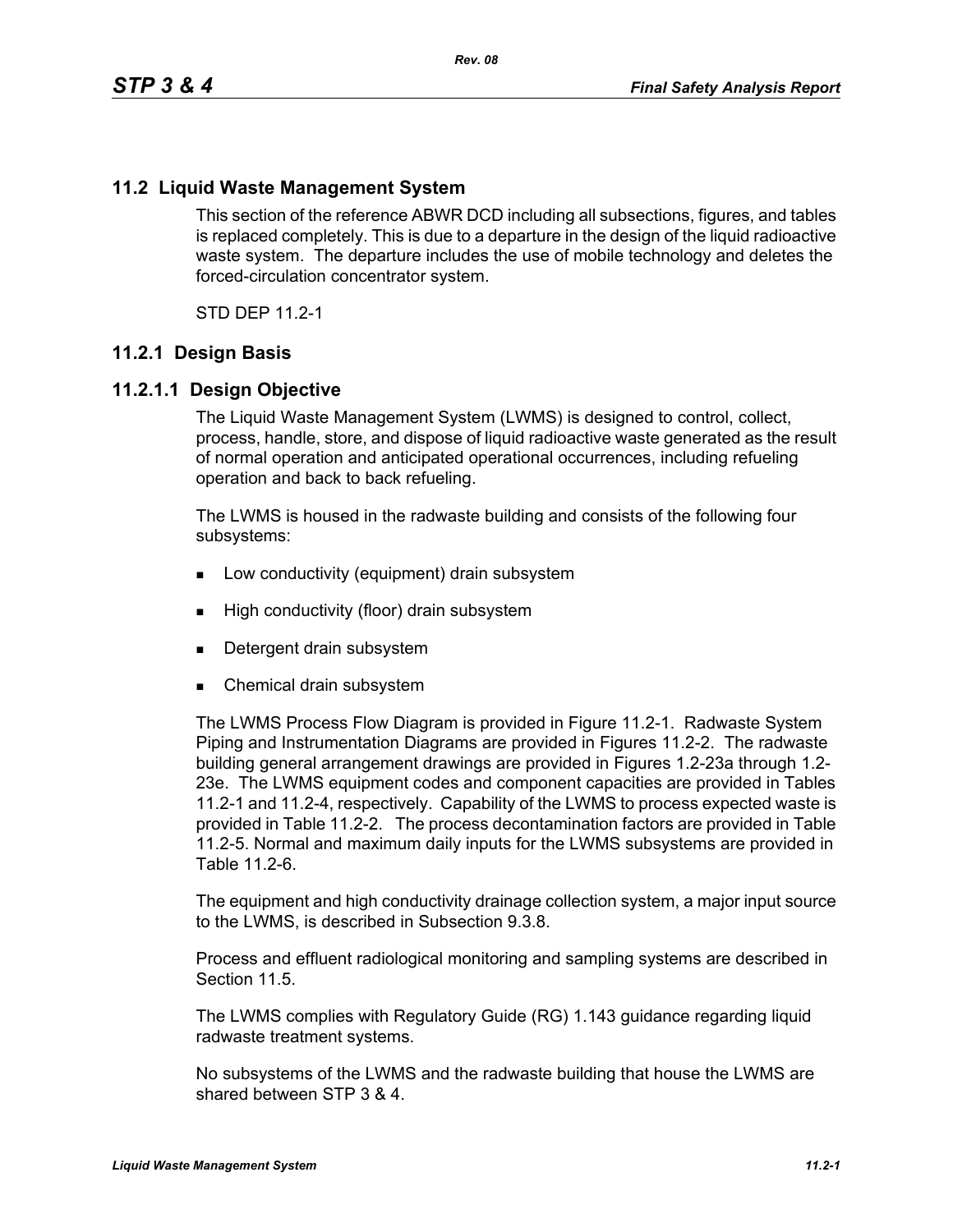# **11.2.1.2 Design Criteria**

The criteria considered in the design of this system include (1) minimization of solid waste shipped for burial, (2) reduction in personnel exposure, (3) minimization of offsite releases, and (4) maximizing the quality of water returned to the primary system. 'Minimization' is based on good engineering practice, and/or cost benefit analysis to keep waste generation and dose as low as reasonably achievable.

The design criteria for the LWMS are:

- The LWMS is designed so that no potentially radioactive liquids can be discharged to the environment unless they have been sampled and verified to be within the limits for discharge. Off-site radiation exposures on an annual average basis are within the limits of 10 CFR 20 and 10 CFR 50 Appendix I.
- The LWMS is designed to meet the requirements of General Design Criteria (GDC) 60 and 61 and the guidance of RG 1.143. RG 1.143 provides design guidance in regard to natural phenomena hazards, internal and external man-induced hazards, and quality group classification and quality assurance provisions for radioactive waste management systems; structures and components. Further, it describes provisions for mitigating Design Basis Accidents (DBA) and controlling releases of liquids containing radioactive materials, e.g., spills or tank overflows, from all plant systems outside reactor containment (see Table 11.2-1 Equipment Codes for Radwaste Equipment from RG 1.143).
- The LWMS is designed to keep the exposure to plant personnel "As Low As Reasonably Achievable" (ALARA) during normal operation and plant maintenance, in accordance with RG 8.8.
- All atmospheric liquid radwaste tanks are provided with an overflow connection at least the size of the largest inlet connection. The overflow is connected below the tank vent and above the high-level alarm instrument location. Each collection tank room is designed to contain the maximum liquid inventory in the event that the tank ruptures as described in Subsection 11.2.2.5. The radwaste building walls are sealed and coated. Tank cubicle liners are utilized to prevent accidental releases to the environment.
- The system is designed to control releases of radioactive materials within the numerical design objectives of Appendix I to 10 CFR 50.
- The system is designed to provide sufficient capacity, redundancy, and flexibility to meet the concentration limits of 10 CFR 20 during periods of equipment downtime and during operation at design basis fuel leakage (see Table 11.2-2 for capability of the four subsystems to process maximum inputs).

Compliance with numerical guidelines in Appendix I to 10 CFR 50 for offsite radiation doses as a result of liquid effluents during normal plant operations, including anticipated operational occurrences, is provided in Subsection 12.2.2.2. To demonstrate compliance with Section II, paragraph D of Appendix I, a cost-benefit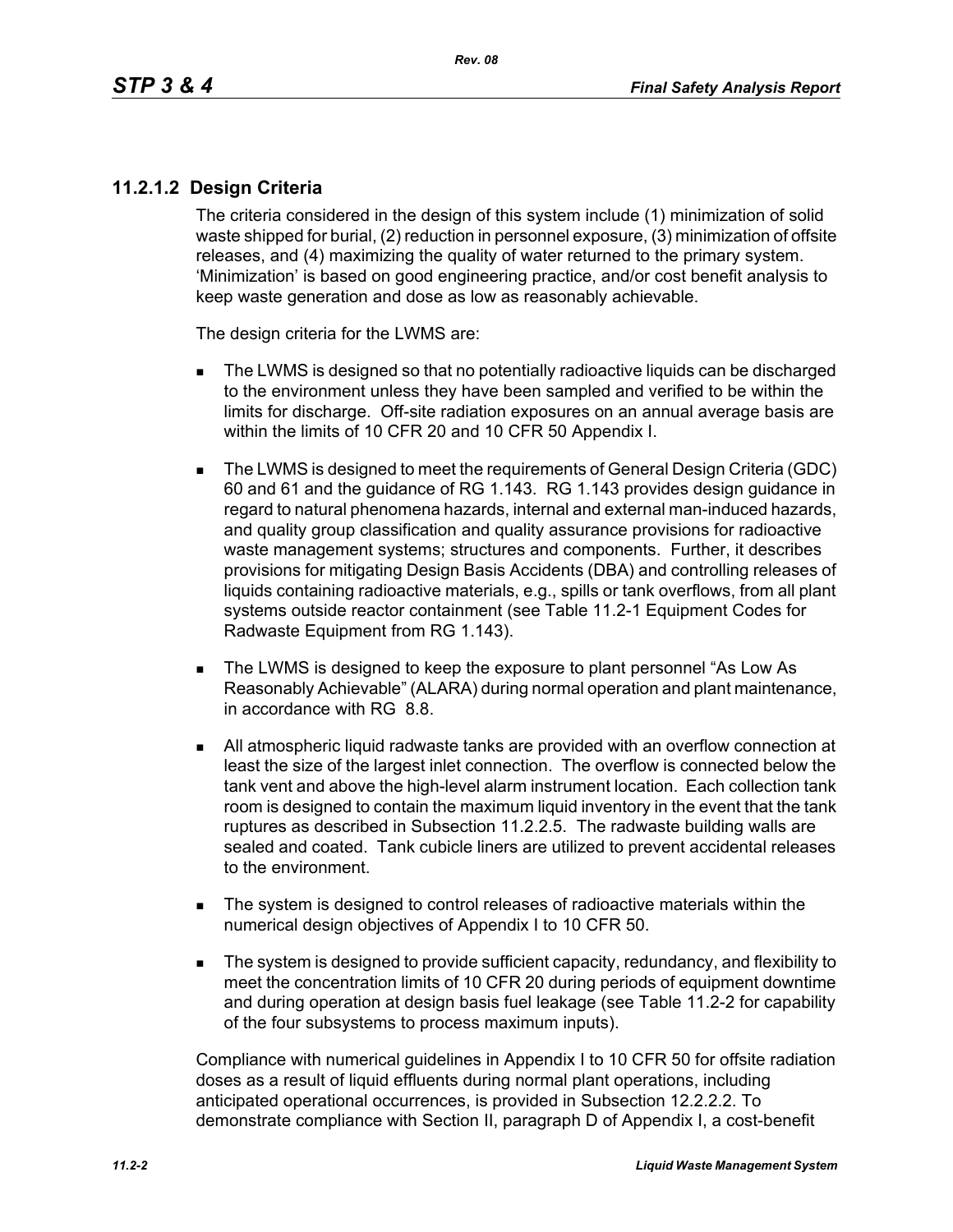analysis was performed in accordance with the guidance of Regulatory Guide 1.110. The analysis postulated the addition of three (3) augments to the LWMS of reasonably demonstrated technologies. These augments were:

- **the addition of one low capacity evaporator to the liquid discharge stream, or**
- the addition of the lowest capacity demineralizer to the liquid discharge stream, or
- the addition of one 10,000 gallon holdup tank to the liquid discharge stream(least cost option).

Regulatory Guide 1.110 cost data used to evaluate the three augments to the LWMS are summarized in the Table 11.2-7.

The total annual costs associated with implementing the three augments to the LWMS and the corresponding benefit-cost ratio are determined using the methodology prescribed in Regulatory Guide 1.110, the cost data provided in Table 11.2-7, and the collective 50 mile total body dose (due to liquid releases) that is presented in Table 5.4-9 of the STP 3 & 4 Environmental Report. The collective 50 mile total body dose is conservatively considered to be the total dose saved as a result of implementing each augment to the LWMS. The total annual cost of each augment to the LWMS and the associated benefit cost ratio are summarized in Table 11.2-8. These results demonstrate that the total annual cost associated with each augment to the LWMS, including the least cost option is substantially larger than the benefit derived from each augment. The cost-benefit numerical analysis, required by 10 CFR 50 Appendix I Section II Paragraph D, demonstrates that the addition of items to the LWMS of reasonably demonstrated technology will not provide a favorable cost benefit. Therefore, the STP 3 & 4 prescribed LWMS meets the numerical guides for dose design objectives.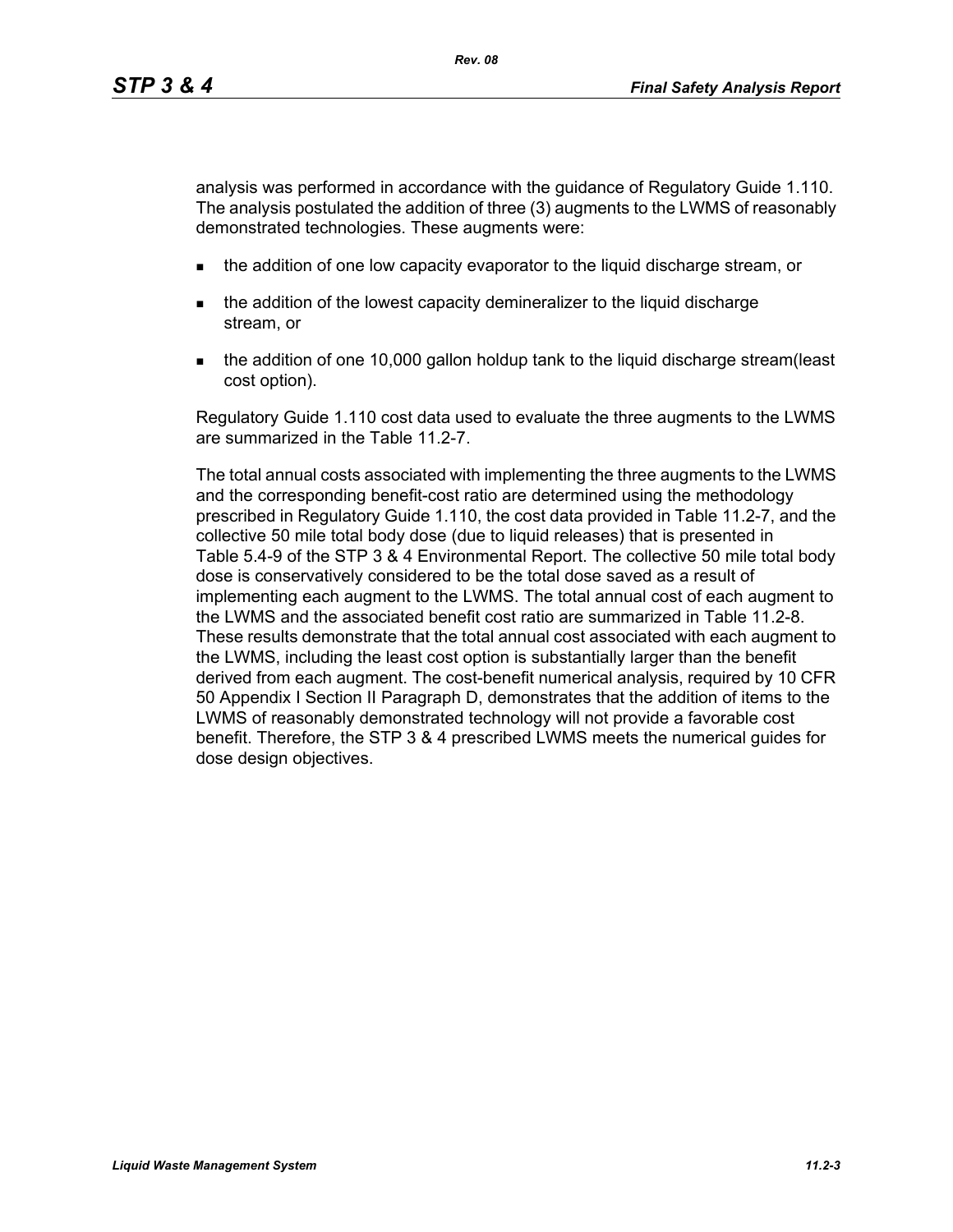|                                                          |                               | Table 11.2-7 REGULATORY GUIDE 1.110 COST DATA (1)<br>(Costs are in 1000s of 1975 Dollars) |                       |
|----------------------------------------------------------|-------------------------------|-------------------------------------------------------------------------------------------|-----------------------|
| Cost-Benefit<br>Parameter                                | 15 gpm Radwaste<br>Evaporator | 50 gpm Demineralizer<br>(BWR 2nd Waste<br>Demineralizer in Series)                        | 10,000<br>Gallon Tank |
| Equipment and<br>Material Direct Cost <sup>(2)</sup>     | 386                           | 43                                                                                        | 55                    |
| Direct Labor Cost<br>$(DLC)^{(2)}$                       | 201                           | 29                                                                                        | 43                    |
| Labor Cost<br><b>Correction Factor</b><br>$(LCCF)^{(3)}$ |                               | 1                                                                                         | 1                     |
| <b>Annual Operating</b><br>Cost (AOC)                    | 20                            | 15                                                                                        | 1                     |
| <b>Annual Maintenance</b><br>Cost (AMC)                  | 30                            | 5                                                                                         | $\mathbf{2}$          |

Notes:

(1) All costs are on a per unit basis.

- (2) Equipment and Material Direct Costs and Direct Labor Costs are from Table A-1 of Regulatory Guide 1.110.
- (3) The Labor Cost Correction Factors are from Table A-4 of Regulatory Guide 1.110. The lowest LCCF is chosen which maximizes the benefit.
- (4) The Annual Operating Costs are from Table A-2 of Regulatory Guide 1.110.
- (5) The Annual Maintenance Costs are from Table A-3 of Regulatory Guide 1.110.

|                                                                                         | Table 11.2-8 Liquid Radwaste Augment Benefit Cost Ratio Summary |                                                                                |                                                                       |                              |
|-----------------------------------------------------------------------------------------|-----------------------------------------------------------------|--------------------------------------------------------------------------------|-----------------------------------------------------------------------|------------------------------|
| Augments                                                                                | <b>Total Annual Costs</b><br>(1975 Dollars)                     | Collective 50 Mile<br><b>Total Body Dose</b><br>Saved per Year<br>(Person-Rem) | Benefit in<br>1975 Dollars<br>(1000 dollars<br>x Person<br>Rem Saved) | <b>Benefit</b><br>Cost Ratio |
| 15 gpm<br>Radwaste<br>Evaporator                                                        | 117,940                                                         | 0.003                                                                          | 3.00                                                                  | 2.54E-05                     |
| 50 gpm<br>Demineralizer<br>(BWR 2 <sup>nd</sup><br>Waste<br>Demineralizer<br>in Series) | 28,330                                                          | 0.003                                                                          | 3.00                                                                  | 1.06E-04                     |
| 10,00 Gallon<br>Tank                                                                    | 14,340                                                          | 0.003                                                                          | 3.00                                                                  | 2.09E-04                     |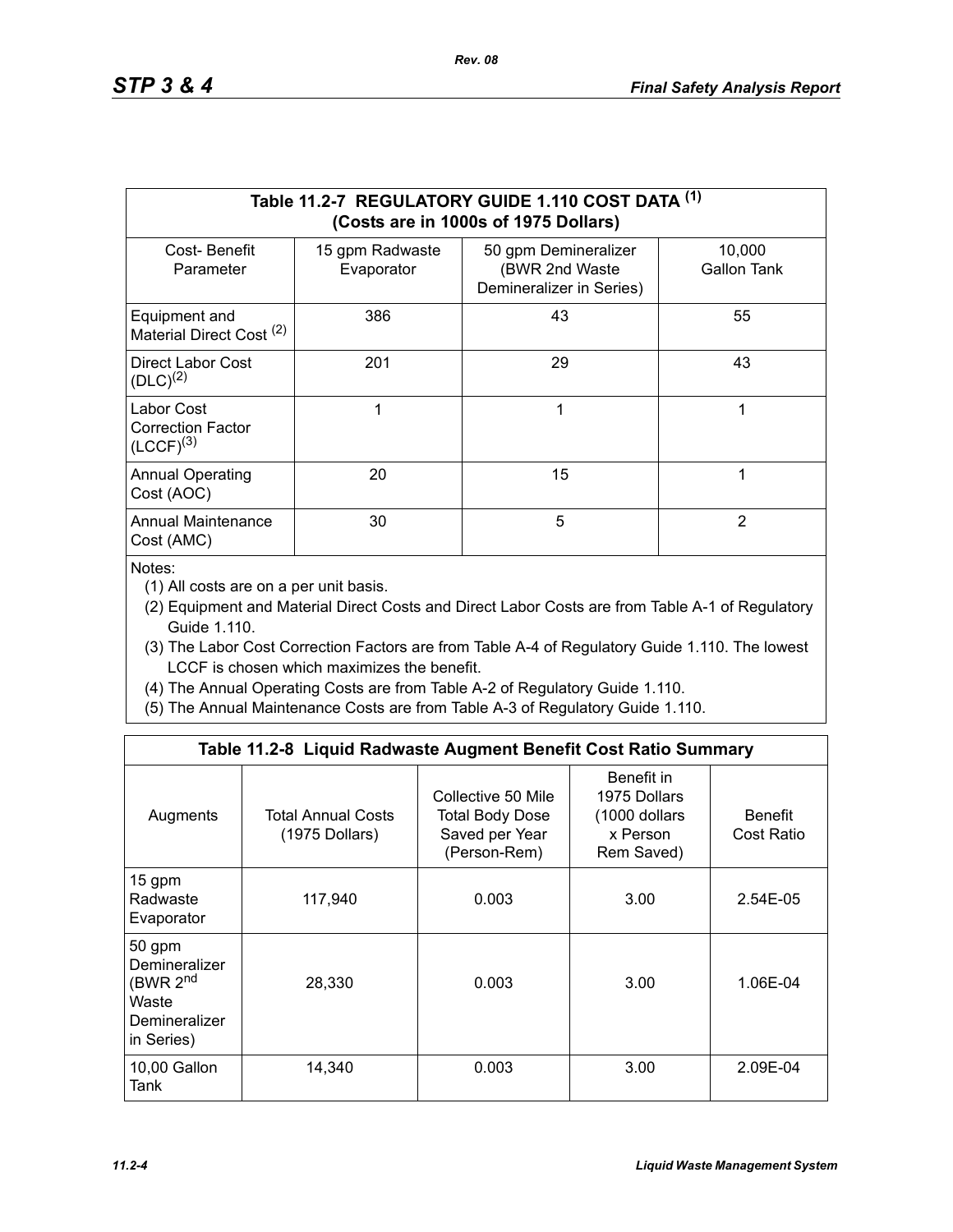Process and effluent radiological monitoring systems are described in Section 11.5.

*Rev. 08*

The LWMS has no safety-related function. Failure of the system does not compromise any safety-related system or component nor does it prevent shutdown of the plant. No interface with the Class IE electrical system exists.

STP 3 & 4 is responsible, initially and subsequently, for the identification of mobile/portable LWMS connections that are considered non-radioactive, but later may become radioactive through interfaces with radioactive systems; i.e., a non-radioactive system becomes contaminated due to leakage, valving errors or other operating conditions in radioactive systems. STP 3 & 4 uses operating procedures to ensure the guidance and information in Inspection and Enforcement (IE) Bulletin 80-10 (May 6, 1980) is followed. The LWMS mobile systems are not connected to the potable or sanitary water system. All non-radioactive connections (e.g., makeup water for flushing, service air for sluicing process) to the radwaste system (including the mobile system) contain double isolation e.g., check valves and isolation valve to prevent cross contamination.

Subsection 11.2.1.2.4 addresses design requirements to minimize contamination of the facility and environment, facilitate decommissioning, and minimize the generation of radioactive waste, in compliance with 10 CFR 20.1406 including design requirements for connections that are considered non-radioactive, but later may become radioactive through interfaces with radioactive systems.

#### **11.2.1.2.1 Quality Classification, Construction, and Testing Requirements**

The quality group classification, and corresponding codes and standards that apply to the design of the LWMS are discussed in FSAR Section 3.2.

The non-safety related SSC Quality Control Program for the LWMS is described in the STP 3 & 4 Quality Assurance Program description in section 17.5S.

#### **11.2.1.2.2 Seismic Design**

The seismic category and corresponding codes and standards that apply to the design of the LWMS are discussed in FSAR Section 3.2.

#### **11.2.1.2.3 Occupational Exposure**

Design features to minimize occupational exposure include:

- **Design of equipment for easier decontamination in order to reduce maintenance** time
- **Location of instruments requiring calibration in a central station outside of** equipment cells
- Arrangement of shield wall penetrations to avoid direct exposure to normally occupied areas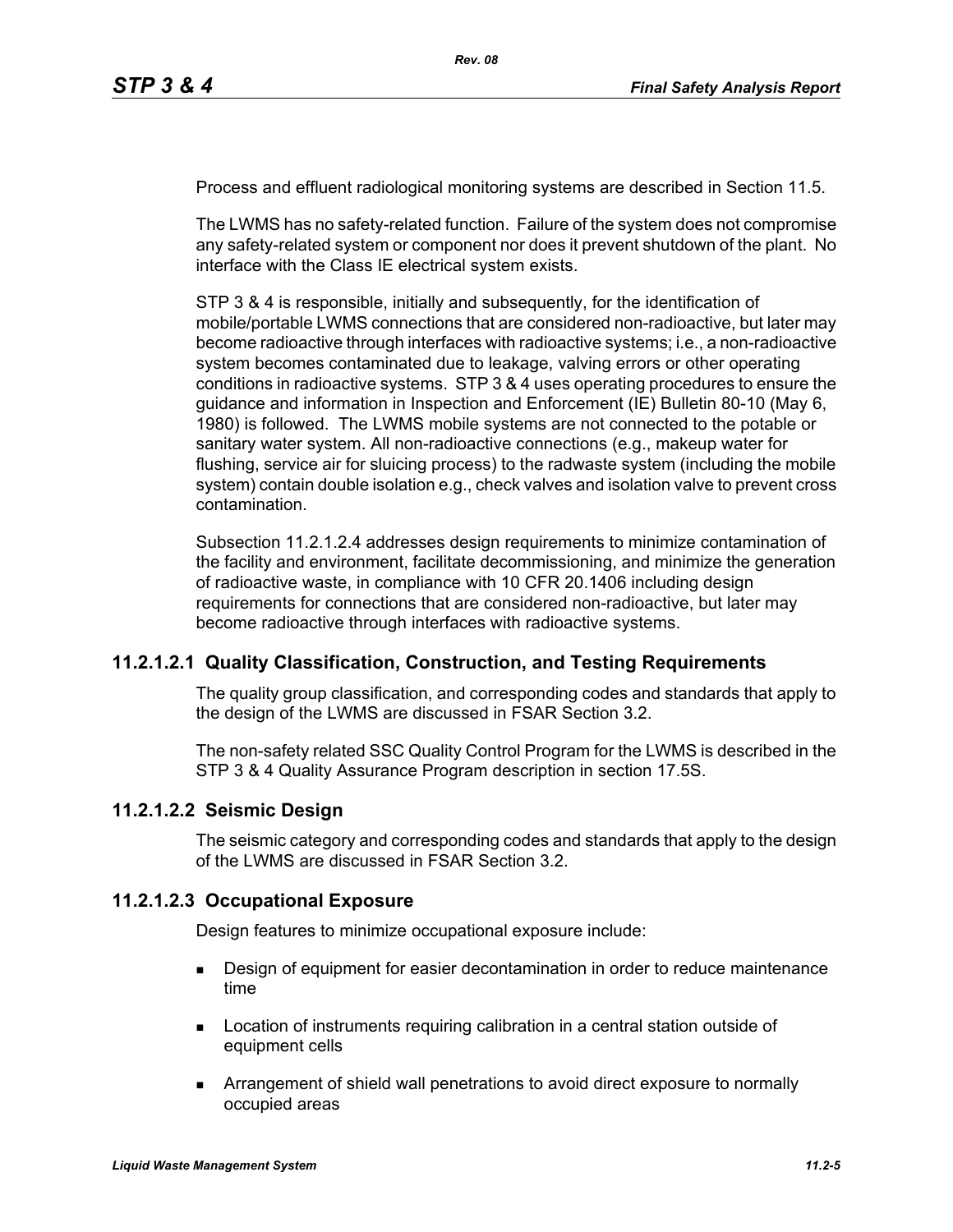*Rev. 08*

- **Piping design to minimize crud traps and plateout (there are no socket welds in** contaminated piping systems)
- **Provision for remote pipe and equipment flushing**
- **Utilization of remote viewing and handling equipment as appropriate**
- A centralized sampling station to minimize exposure time
- **Controlled tank vents**

# **11.2.1.2.4 Minimization of Contamination and Radwaste Generation**

The LWMS radwaste system, including mobile units as applicable, is designed to minimize contamination of the facility and environment, facilitate decommissioning, and minimize the generation of radioactive waste, in compliance with 10 CFR 20.1406. The following radwaste system design features meet 10 CFR 20.1406 requirements:

- Leakage is controlled and collected to reduce contamination of building floors and interconnecting systems (by use of curbing, floor sloping to local drains, floor-tofloor seals over expansion joints, wall-to-floor joint seals, sheathed hoses, drip pans or containment boxes, backflow preventers, siphon breakers, self-sealing quick disconnects, etc.).
- The Condensate Storage Tank, which is located outdoors (Figure 1.2-37 Plot Plan), has liquid level monitoring with alarms in the control room. The tank overflows, drains and sample lines are routed to the LWMS. A dike is provided around the tank to prevent runoff in the event of a tank overflow. A drain within the dike is routed to the LWMS.
- The radwaste system design minimizes embedding contaminated piping in concrete, to the extent practicable.
- **Provisions are included to clean contaminated materials (e.g., system** components, equipment) and reuse resin beds when feasible.
- Mobile liquid radwaste treatment systems with interconnections to permanently installed radwaste system components include provisions that (i) avoid the contamination of nonradioactive systems, (ii) prevent uncontrolled and unmonitored releases of radioactive materials into the environment, and (iii) avoid connections with potable and sanitary water systems.
- **Pressure testing of temporary and flexible lines, system piping embedded in** concrete, and effluent discharge lines are performed in accordance with RG 1.143 guidance.
- Corrosion resistant properties of all system piping and valves associated with transfer lines to storage tanks and discharge piping in concrete are included. The LWMS also includes features designed for early detection of leaks and spills (e.g., leak detection sumps and wells).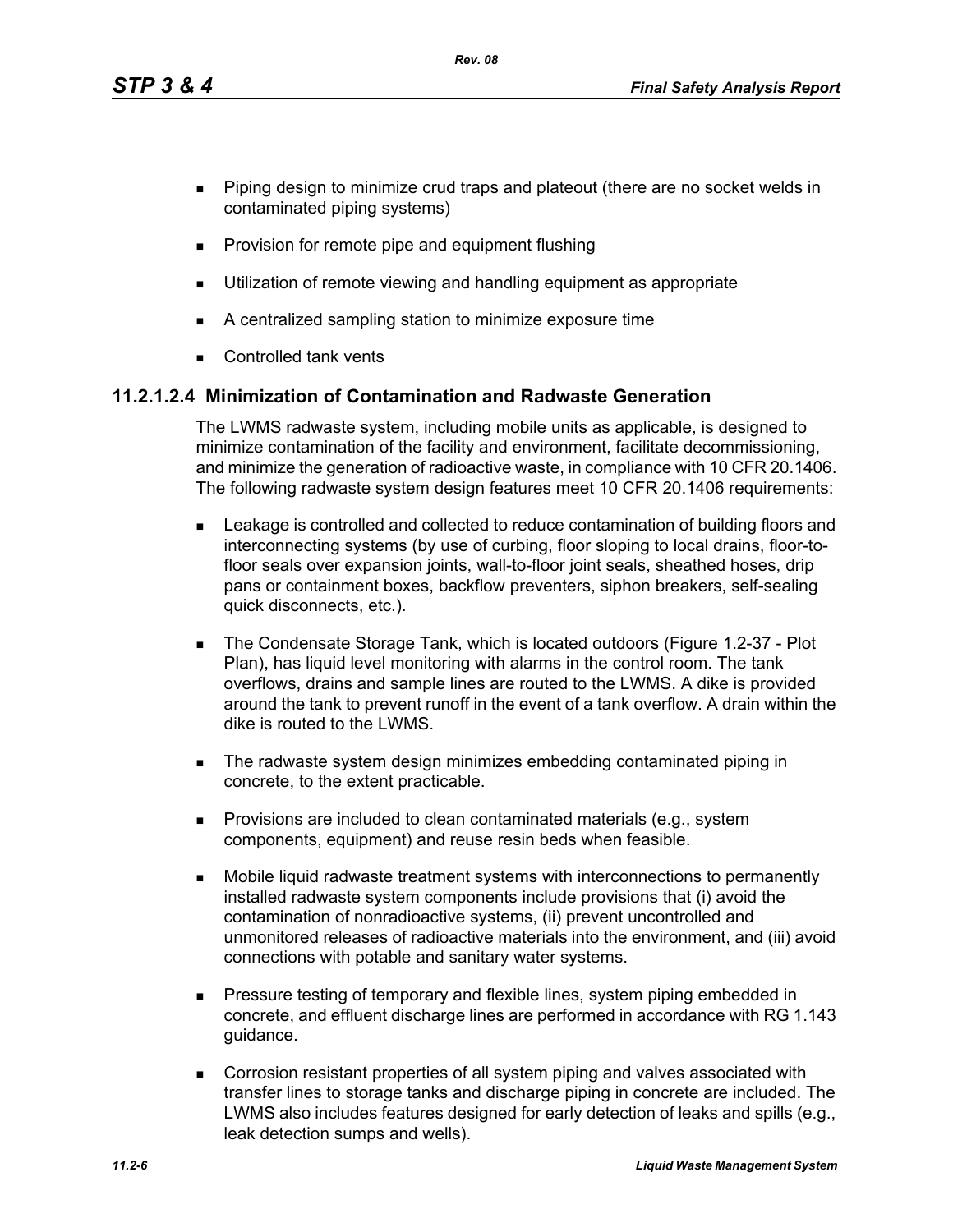# **11.2.1.2.4.1 Minimization of Contamination to Facilitate Decommissioning**

Examples of the design features for operation that minimize contamination and facilitate decommissioning are as follows:

- Equipment design minimizes the buildup of radioactive material and facilitates flushing of crud traps.
- **Equipment design contains provisions for draining, flushing, and decontamination** of the equipment and associated piping.
- In order to minimize leakage and releases of radioactive gases, pressure retaining components of process systems utilize welded construction to the maximum practicable extent. Flanged joints or suitable rapid disconnect fittings are used where maintenance or operational requirements clearly indicate that such construction is preferable. Pitching of lines is applied where possible to minimize the potential for entrapment of radioactive material.
- Radwaste system connections including to the mobile system for the process of radioactive liquid waste (including slurries and sludges) utilize welded construction to the maximum practicable extent.
- All non-radioactive connections (e.g., makeup water for flushing, service air for sluicing process) to the radwaste system (including the mobile system) contain double isolation e.g., check valves and isolation valve to prevent cross contamination of the radioactive system. The radwaste mobile systems are not connected to the potable or sanitary water system.
- All radwaste system components, piping and valves are constructed of corrosion resistant material compatible with the process fluid.
- Penetrations through outer walls of the radwaste building are sealed to prevent miscellaneous leaks to the environment.
- Equipment vents, to the maximum extent possible, are piped directly to the radwaste building HVAC system to prevent airborne contamination of the radwaste building.
- Appropriately sloped floors and floor drains are provided in areas where potential for a spill exists to limit the extent of contamination.
- **Provisions for epoxy-type or steel wall and floor coverings which provide smooth** surfaces to minimize contamination and facilitate decontamination.
- **Low conductivity and high conductivity sumps are stainless steel lined to reduce** crud buildup and to facilitate decontamination.
- Radwaste tanks containing radioactive liquids are located in shielded compartments. The tank compartments are designed to contain leakage and the postulated failure of a tank or pipe rupture as described in Subsection 11.2.2.5.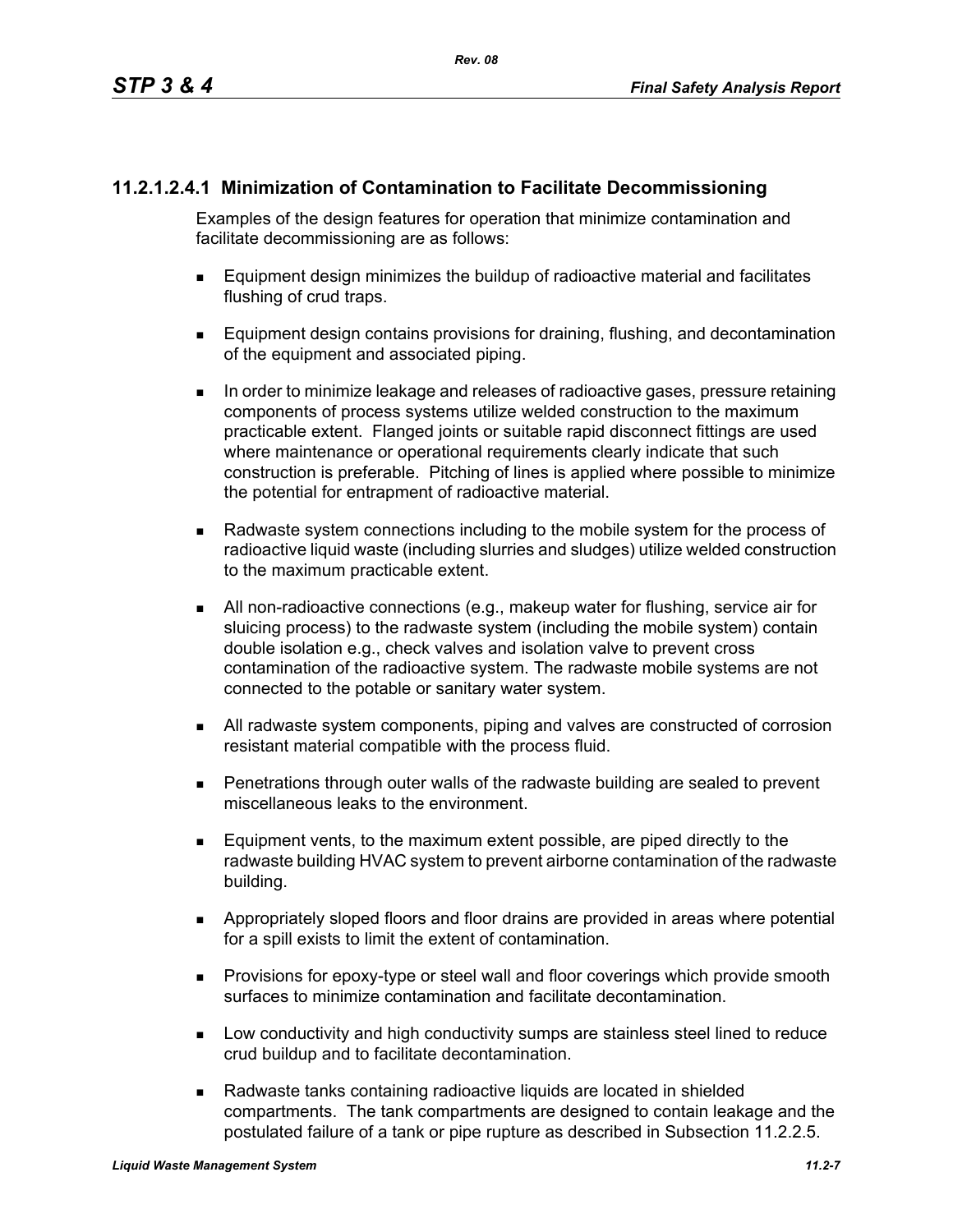*Rev. 08*

- Curbs, drip pans or thresholds with floor drains routed to the radwaste system are provided for pumps and mobile treatment systems. Leakage is prevented from entering unmonitored and non-radioactive systems and ductwork in the area.
- System controls provide interlocks to prevent spillage from potential operator errors as well as equipment failure and provisions to collect leakage from LWMS. Therefore, no single operator error or equipment malfunction (single failure) results in an uncontrolled release of radioactive material to the environment.
- The LWMS provides one discharge line to the Main Coolant Reservoir (MCR) via the circulating water system. Administrative control and radiation monitoring equipment are placed on this line to measure the activity discharged, to assure no unintended release, and to assure that specified limits are not exceeded. A high radiation signal from this monitor will close the discharge valve.

## **11.2.1.2.4.2 Minimization of Radioactive Waste Generation**

Examples of the design features to minimize the generation of radioactive waste include the following:

- The LWMS is divided into four subsystems (low conductivity waste (LCW) subsystem, high conductivity waste (HCW) subsystem, detergent waste subsystem, and chemical drain subsystem) which segregate the various types of liquid radwaste based on their composition and process requirements. The segregation is used to help provide the optimum water quality and radionuclide removal prior to recycle to the condensate storage tank or plant discharge. The segregation of the LWMS allows optimization of the LWMS treatment process and minimizes the generation of sludge and spent resin from the LWMS treatment. The sludge and spent resin generated from the radioactive material removed from the LWMS are transferred to the solid waste system for disposal.
- **The LWMS is designed with margin so that liquid waste should not be discharged** except as needed to maintain the plant water balance. The radwaste system is designed to maximize the recycling of water within the plant, which minimizes the releases of liquid to the environment. Maximizing recycling serves to minimize the potential for exposure of personnel in unrestricted areas from the liquid release pathway.
- Regeneration of the condensate demineralizers is not performed. Resin regeneration, produces a large volume of waste, every three to five days. The resin is replaced when necessary. Also, the filtration of condensate through high efficiency filters upstream of the condensate demineralizers reduces the amount of insoluble solids which come into contact with the resin.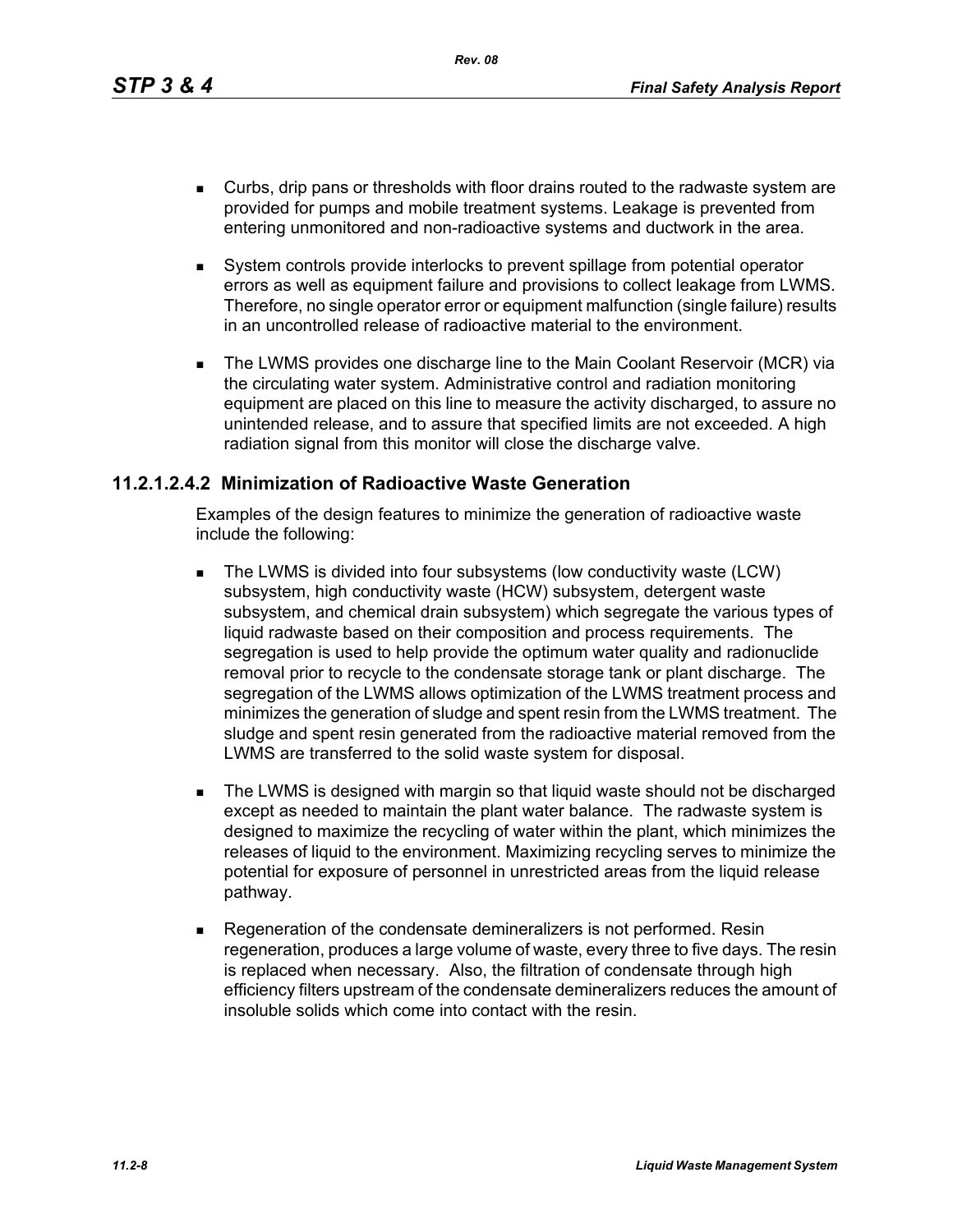# **11.2.2 System Description**

The LWMS collects, monitors, processes, stores, and disposes of potentially radioactive liquid waste collected throughout the plant.

The low and high conductivity drainage systems are described in Section 9.3.

Potentially radioactive liquid wastes are collected in tanks located in the radwaste building. System components are designed and arranged in shielded enclosures to minimize exposure to plant personnel during operation, inspection, and maintenance. Tanks, processing equipment, pumps, valves, and instruments that may contain radioactivity are located in controlled access areas.

The LWMS normally operates on a batch basis. In the event of liquid waste input surge, such as from refueling operations, including back to back refueling, the LWMS is operated on a continuous basis to support plant operation. Provisions for sampling at important process points are included. Protection against accidental discharge is provided by detection and alarm of abnormal conditions and by administrative controls.

The LWMS is divided into four subsystems, so that the liquid wastes from various sources can be segregated and processed separately, based on the most economical and efficient process for each specific type of impurity and chemical content. Crossconnections between subsystems provide additional flexibility in processing the wastes by alternate methods and provide redundancy if one subsystem is not operating.

The LWMS is designed to treat process liquids with radionuclide concentrations associated with the design basis fuel leakage and produce water suitable for recycling to the condensate storage tank. Operational and outage related water balance considerations occasionally may require the discharge of processed radioactive effluent from the sample tanks to the environment, in which case concentrations of radionuclides in the effluent will meet the requirements of 10 CFR 20. Radiation exposure to persons in unrestricted areas resulting from liquid waste discharged during normal operation and anticipated operational occurrences will be less than the values specified in 10 CFR 50, Appendix I. Liquid discharge to the MCR via the circulating water system can be initiated from only one sample tank at a time through a locked-closed valve that is under administrative control. The discharge sequence is initiated manually. No single error or failure will result in discharge to the MCR via the circulating water system. The LWMS provides one discharge line to the MCR via the circulating water system for the release of liquid. Radiation monitoring equipment is placed on this line to measure the activity discharged and to assure that specified limits are not exceeded. A high radiation signal from this monitor automatically closes the discharge valve. The discharge line is fed by either the hot shower drain (HSD) sample tank (a very low level radioactivity source) or one of the LCW or HCW sample tanks.

The LWMS consists of the following four process subsystems described in the following subsections.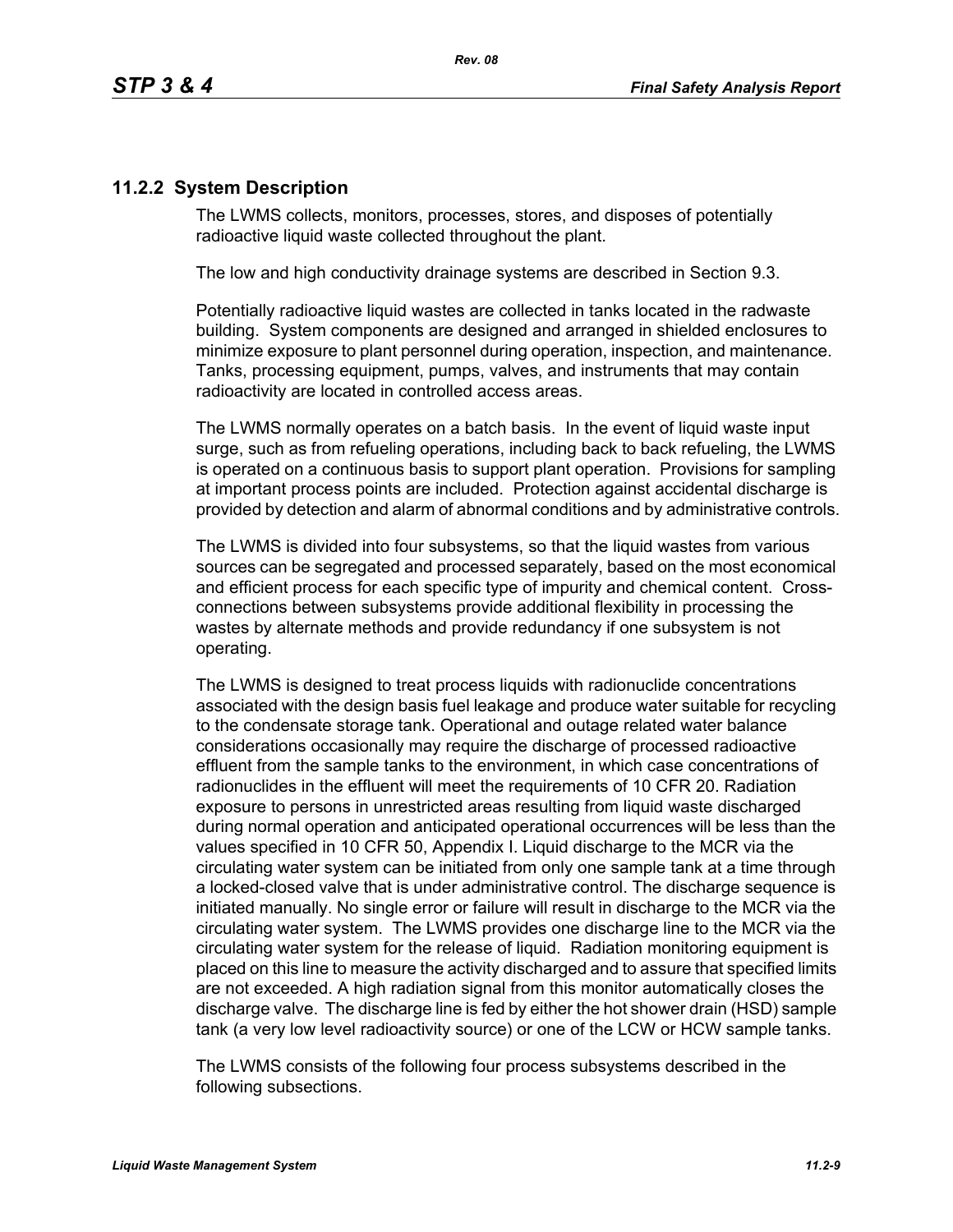# **11.2.2.1 Low Conductivity Subsystem**

The LCW collector tanks receive low conductivity inputs from various sources within the plant. These waste inputs have a high chemical purity and are processed on a batch basis. The low conductivity drain subsystem consists of four LCW collector tanks and pumps, a mobile based processing system (typically consisting of a collection of filtration systems (carbon and membrane filters), reverse osmosis system, deep-bed ion exchanger systems, and the associated piping, instrumentation and electrical systems as required), and two sample tanks and sample pumps.

The LCW collected in the LCW collector tanks is sampled and the treatment process is selected based on the chemical and radiological removal requirements. Provisions for bypassing processing units such as the charcoal filters, the reverse osmosis units and the polishing demineralizer are provided. The LCW (primarily equipment drains) processing based on the expected high purity water quality may not always need to include the charcoal filter and reverse osmosis units. These units provide redundant processing components for the HCW subsystem.

The LCW collector tanks influent header is cross-connected to the HCW collector tanks influent header such that either system can collect low conductivity waste and/or high conductivity waste. Cross-connections with the high conductivity waste subsystem allow processing of LCW through the mobile system for high conductivity waste treatment. Cross-collection and processing are not expected to be used during normal operations but infrequent operation during an outage when large quantity of radioactive liquid waste may be generated for processing in the LWMS.

A strainer or filter is provided downstream of the last ion exchanger in series to collect any resin fines that may be present due to the failure of the internal screen in the ion exchanger vessel.

The LCW sample tanks collect the process effluent, so that a sample may be taken for chemical and radioactivity analysis before discharging or recycling. The discharge path depends on the water quality, dilution stream availability and plant water inventory. Off-standard quality effluent can be recycled to LCW collector tanks. If the treatment effluent meets water quality standards and if the water inventory permits it to be recycled, the processed LCW effluent can be recycled to the condensate storage tank.

Filters are backwashed periodically to maintain their performance. Backwash waste from the membrane filters and rejects from reverse osmosis units are discharged to a liquid waste (LW) backwash receiving tank. Spent deep-bed ion exchanger resin is normally discharged to the spent resin storage tank as slurry. Spent charcoal from the LWMS filter is normally packaged directly in a liner or high integrity container (HIC) or transferred to the spent resin tank.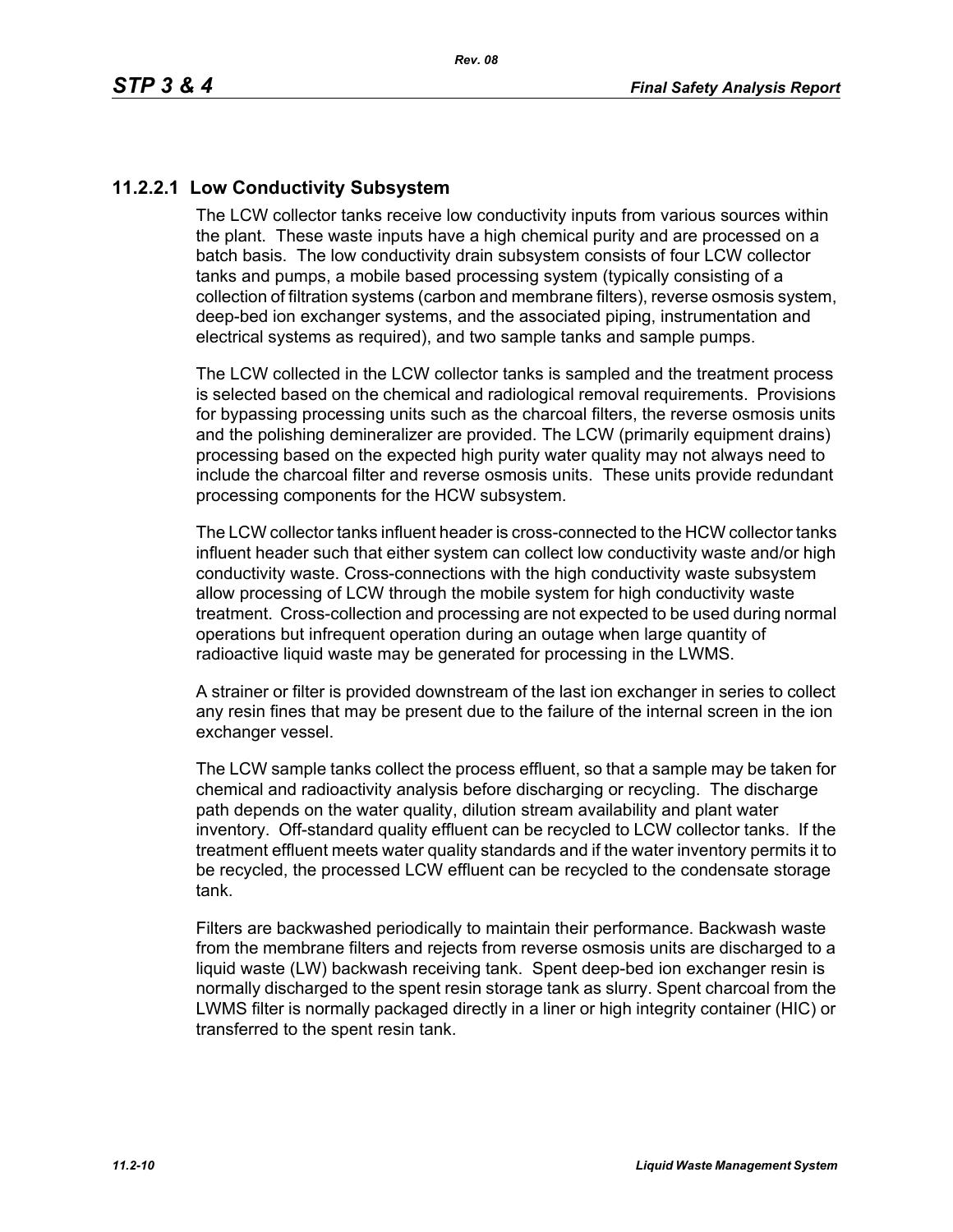# **11.2.2.2 High Conductivity Subsystem**

The HCW collector tanks receive HCW inputs from various high conductivity drain sumps in the Reactor Building (RB), Turbine Building (TB), and Radwaste Building. The high conductivity drain collection tanks can also receive waste input from the chemical drain collection tank.

The high conductivity drain subsystem consists of three HCW collector tanks and pumps, a mobile based processing system, consisting of filtration systems (carbon and membrane filters), reverse osmosis system, deep-bed ion exchanger systems and the associated piping, instrumentation and electrical systems as required, and two sample tanks and sample pumps. The waste collected in the HCW collector tanks is processed on a batch basis.

Cross-connections with the LCW subsystem also allow for processing through that subsystem. The HCW collector tanks can be shared with the LCW subsystem to provide additional collection capacity.

A strainer or filter is provided downstream of the last ion exchanger in series to collect resin fines that may be present.

The HCW sample tanks collect the process effluent, so that a sample may be taken for chemical and radioactivity analysis before discharging or recycling. The discharge path depends on the water quality, dilution stream availability and plant water inventory. Off-standard quality effluent can be recycled to HCW collector tanks. If the treatment effluent meets water quality standards and if the water inventory permits it to be recycled, the processed HCW effluent can be recycled to the condensate storage tank.

Backwash waste from the membrane filters and rejects from reverse osmosis units are discharged to a LW backwash receiving tank. Spent deep-bed ion exchanger resin is discharged to one of the spent resin storage tanks in the radwaste building as slurry. Spent charcoal from the LWMS filter is normally packaged directly into a liner or transferred to the spent resin storage tank.

The capability exists to accept used condensate polishing resin in a spent resin storage tank. The used condensate polishing resin from the Condensate Purification System is transferred to the spent resin storage tank in the Radwaste Building prior to use in the deep-bed ion exchanger in the high conductivity waste subsystem.

#### **11.2.2.3 Detergent Waste Subsystem**

Wastewater containing detergent from the controlled laundry and personnel decontamination facilities and decontamination wastewater from throughout the plant is collected in the hot shower drain (HSD) receiver tank. The detergent drain subsystem consists of one HSD receiver tank and two pumps, two inline strainers and associated piping, instrumentation and electrical systems as required, and one sample tank and sample pumps. The detergent waste treatment includes suspended solid removal processing. The treated waste is collected in a sample tank. A sample is taken and if discharge standards are met, then the waste is discharged off-site. Off-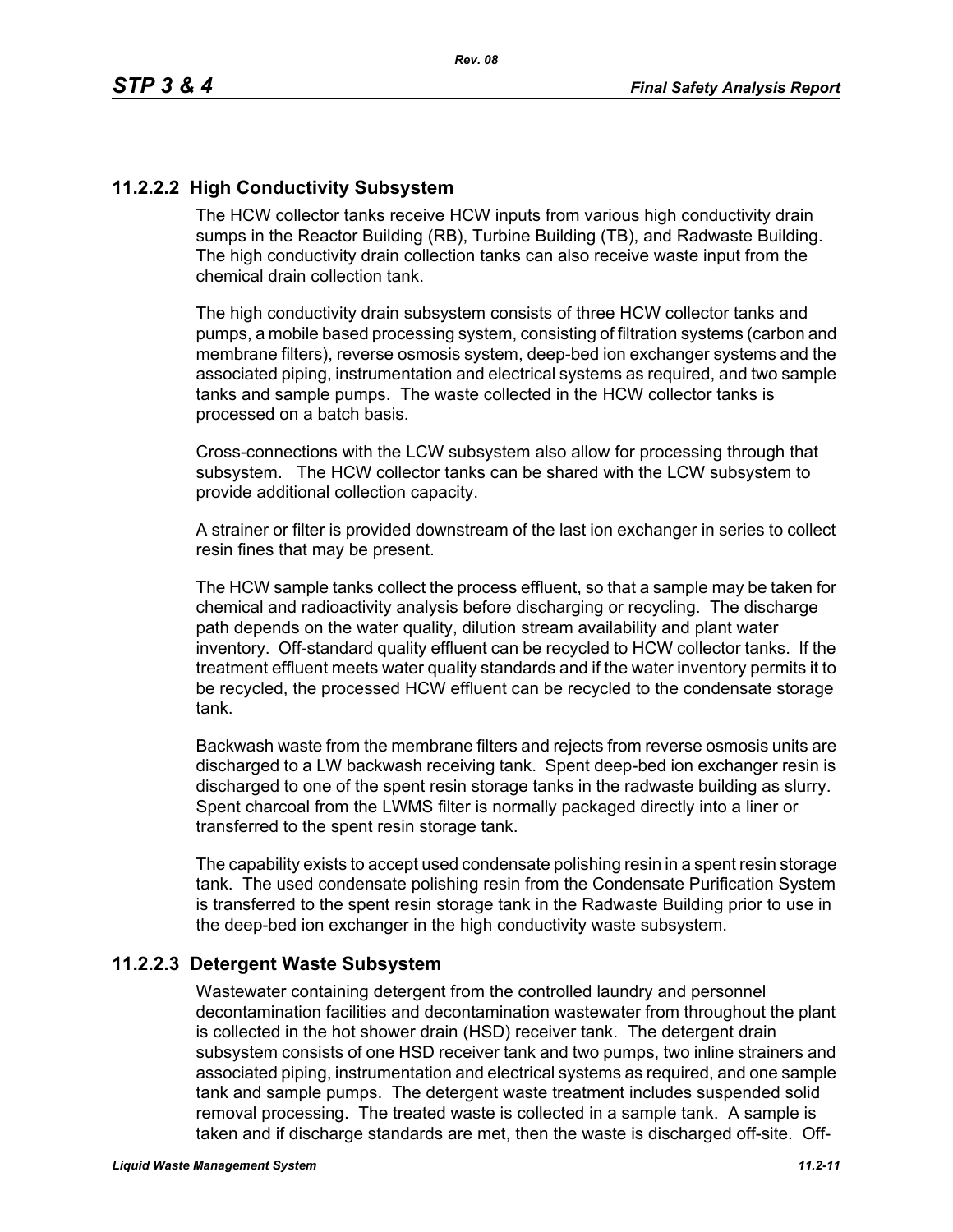standard quality water can either be recycled for further processing to the HSD receiver tank or to a HCW collector tank in the receiving mode.

## **11.2.2.4 Chemical Drain Subsystem**

The chemical waste collected in the chemical drain collection tank consists of laboratory wastes and decontamination solutions. After accumulating in the chemical drain collection tank, chemical drains are recirculated. A sample is then taken and if discharge standards are met, then the waste may be discharged off-site via the HSD receiving tank. Off-standard quality water is recycled for further processing to a HCW collector tank in the receiving mode. A cross-connection with the detergent drain subsystem is also provided.

## **11.2.2.5 Detailed System Component Description**

The LWMS consists of permanently installed tanks, pumps, pipes, valves, and instruments, and mobile systems for waste processing. Mobile systems provide an operational flexibility and maintainability to support plant operation. The major components of the LWMS are described in the following subsections.

#### **11.2.2.5.1 Pumps**

The LWMS process pumps are constructed of materials in accordance with RG 1.143.

#### **11.2.2.5.2 Tanks**

Tanks are sized to accommodate the expected volumes of waste generated in the upstream systems that feed waste into the LWMS for processing. The tanks are constructed of stainless steel to provide a low corrosion rate during normal operation. They are provided with mixing eductors and/or air spargers. The capability exists to sample LWMS collection and sample tanks. All permanently installed LWMS tanks are vented into the plant vent. The LWMS tanks are designed in accordance with the equipment codes listed in Table 11.2-1.

Atmospheric liquid radwaste tanks are provided with an overflow connection at least the size of the largest inlet connection. The overflow is connected below the tank vent and above the high-level alarm instrument location. Each collection tank room is designed to contain the maximum liquid inventory in the event that the tank ruptures. Each collection tank compartment is designed to contain the maximum liquid inventory in the event that the tank ruptures. Each collection tank compartment is stainless steellined up to a height equivalent to the tank capacity in the room as described in Subsection 15.7.3.1.

#### **11.2.2.5.3 LWMS Mobile Systems for LCW and HCW processing**

The radwaste treatment systems include modular mobile system skids that are designed to be readily replaced during the life of the plant. The mobile system is a skid-mounted design configured for ease of installation and process reconfiguration. In-plant supply and return connections from permanently installed equipment to the mobile system are provided to ensure operational flexibility.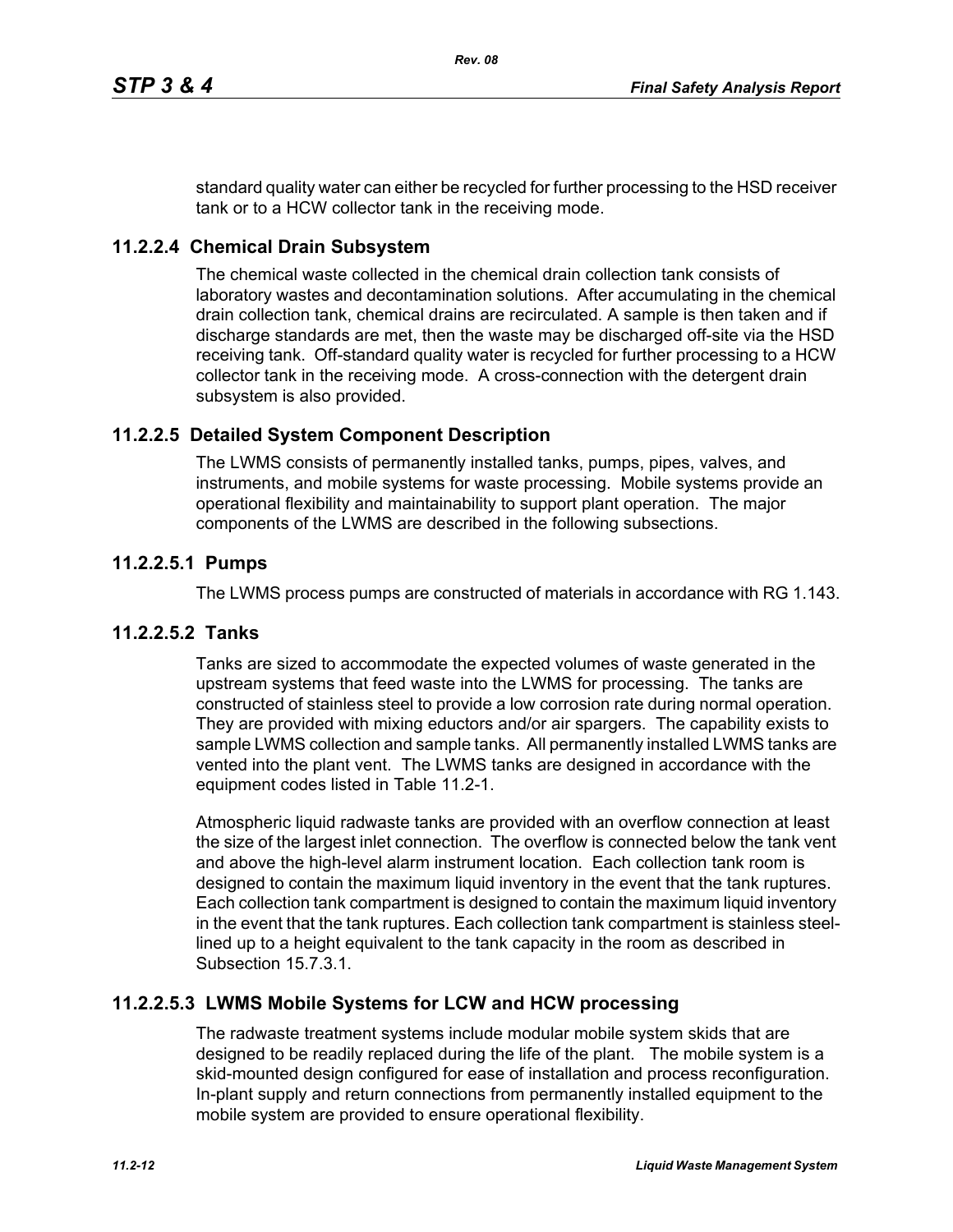LWMS mobile systems consist of equipment modules, complete with subcomponents, piping and instrumentation and controls necessary to operate the subsystem. Components are in module(s) designed for ease of installation and replacement due to component failure and/or technology upgrade. The modules include the shielding required between the radiation sources of the modules and access and service areas in the Radwaste Building. The modules are permanently installed in the Radwaste Building.

The LWMS mobile systems are located in the Liquid Waste Treatment System bay area of the radwaste building to allow truck access and mobile system skid loading and unloading. Modular shield walls are provided to allow shield walls to be constructed, as necessary, to minimize exposure to personnel during operation and routine maintenance.

The LCW and HCW mobile systems are two separate mobile systems. The LCW and HCW mobile systems are utilized to process the waste collected in the LCW Collector Tanks and HCW Collector Tanks. Each mobile system can utilize a combination of a charcoal filtration unit for removing organics and a membrane filtration unit for removing suspended solids, a reverse osmosis system (RO) for removing ionic impurities, and deep-bed ion exchangers for filter demineralizers for polishing.

The low conductivity drain is processed through the membrane filtration system to remove suspended solids and then processed through the ion exchangers to remove soluble impurities. Fine mesh strainers with flushing connections are provided in the ion exchange vessel discharge and in the downstream piping to prevent resin fines from being carried over to the sampling tanks.

The HCW collector tank content can be processed through a charcoal filter to remove any organics and oils and large particulates that may be present. It is then processed through a membrane type filter for the removal of suspended solids. The filtrate is processed through RO units using membranes that are made of a semi-permeable material for the removal of any remaining solids and ionic impurities. When pressure is applied to the feed side of the membrane, the solution passes through the membrane (permeates) and the solids and other impermeable wastes are rejected. The rejected solids and ionic impurities are collected in the LW backwash receiving tank and the final permeate is polished by deep-bed ion exchangers or filter demineralizers to produce treated water with condensate water quality standards. Fine mesh strainers with flushing connections are provided in the ion exchange vessel discharge and in the downstream piping to prevent resin fines from being carried over to the sampling tanks.

Backwash operation for charcoal filters and membrane filters is performed when the differential pressure across the filter exceeds a preset limit. Membrane filters backwash waste is discharged to the LW backwash receiving tank. Spent organic removal media is packaged directly into a liner or to the spent resin storage tank when the differential pressure exceeds a preset limit or waste quality of the effluent from the unit exceeds a preset value. Exhausted ion exchange resins may be sluiced to the spent resin storage tank when some chosen effluent purity parameter (such as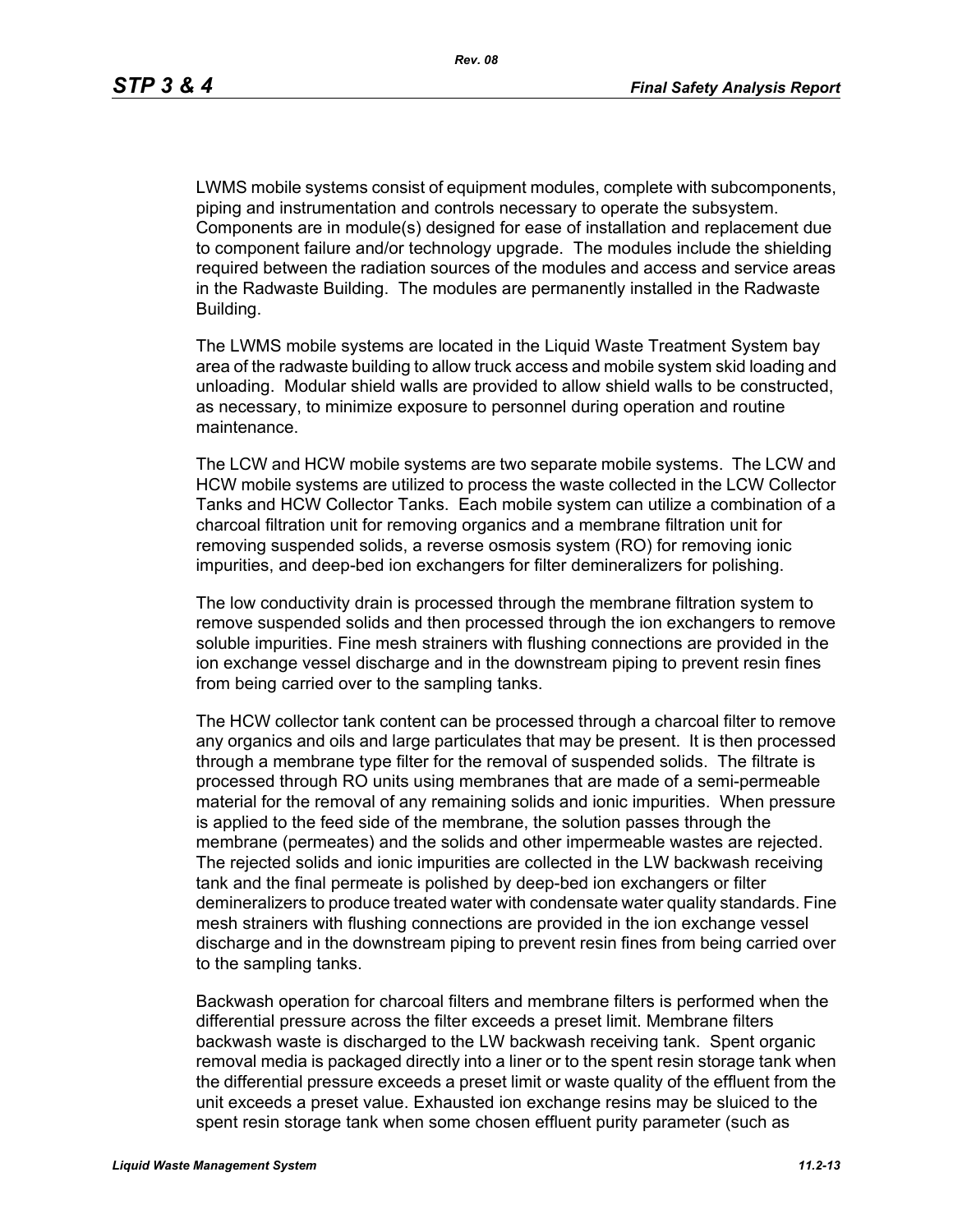conductivity) exceeds a preset limit or upon high differential pressure. Spent charcoal from the LWMS filter is normally packaged directly in a liner or HIC or transferred to the spent risen tank.

# **11.2.3 Estimated Releases**

During liquid processing by the LWMS, radioactive contaminants are removed and the bulk of the liquid is purified and either returned to the condensate storage tank or discharged to the environment. The radioactivity removed from the liquid waste is concentrated on the filter media, ion exchange resins and in the reject water from the RO units. The decontamination factors (DFs) that are listed in Table 11.2-5 are in accordance with NUREG-0016 and are conservative values. The filter media, reverse osmosis rejects and ion exchange resins are sent to the Solid Waste Management System (SWMS) for further processing. If the liquid meets the purity requirements it is returned to the plant for condensate makeup. If the liquid is discharged, the activity concentration is consistent with the discharge criteria of 10 CFR 20 and dose commitment in 10 CFR 50, Appendix I.

The parameters and assumptions used to calculate releases of radioactive materials in liquid effluents and their bases are provided in Section 12.2.2.5. The LWMS design ensures that calculated individual doses from the release of radioactive liquid effluents during normal operation and anticipated operational occurrence is less than 0.03 mSv (3 mrem) to the whole body and 0.1 mSv (10 mrem) to any organ.

Expected releases of radioactive materials by radionuclides in liquid effluents resulting from normal operation, including anticipated operational occurrences, and from design basis fuel leakage are provided in Section 12.2.2.5.

An assessment of potential radiological liquid releases following a postulated failure of a LWMS tank and its components in accordance with SRP 15.7.3 is provided in Subsection 15.7.3.

A tabulation of the releases by radionuclides can be found in Table 12.2-22, Section 12.2.2.5. The tabulation is for the total system and for each subsystem and includes indication of the effluent concentrations. The calculated concentrations in the effluents are within the concentration limits of 10 CFR 20; the doses resulting from the effluents are within the numerical design objectives of Appendix I to 10 CFR 50 and the dose limits of 10 CFR 20 as set forth in Section 12.2.2.4

# **11.2.3.1 Release Points**

The release points for liquid discharge to the environment are the discharge of the effluent from the LCW sample tanks or HCW sample tanks or the hot shower drain sample tank as indicated on the process diagram (Figure 11.2-1) and the P&ID (Figure 11.2-2, Sheet 12).

# **11.2.3.2 Dilution Factors**

Refer to Table 12.2-23 for dilution factors used in evaluating the release of liquid effluents.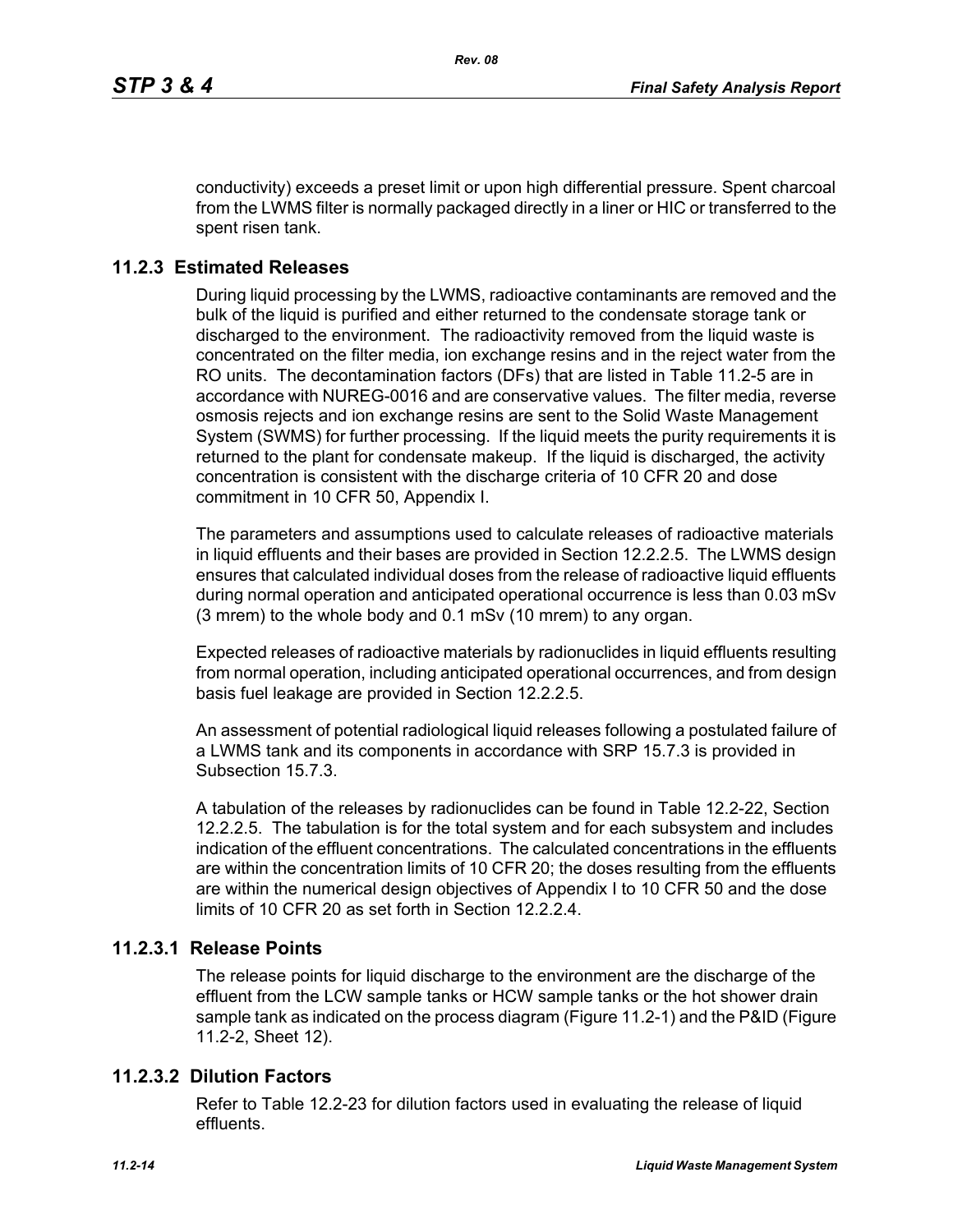# **11.2.4 Tank Resistance to Vacuum Collapse**

LWMS is designed to operate at atmospheric and greater than atmospheric pressures. Tanks are vented to the atmosphere via the heating, ventilation and air conditioning (HVAC) System. No condensing vapors are housed that could create a vacuum. Therefore, no adverse vacuum conditions are expected.

# **11.2.5 COL License Information**

# **11.2.5.1 Plant-Specific Liquid Radwaste Information**

The following site-specific supplement addresses COL License Information Item 11.1.

- *(1)* STP 3 & 4 complies with Appendix I to 10 CFR 50 and the guidelines given in ANSI Std. N13.1, "Guide to Sampling Airborne Radioactive Materials in Nuclear Facilities" (Reference 11.2-3), Regulatory Guide (RG) 1.21, "Measuring and Reporting Radioactivity in Solid Wastes and Releases of Radioactive Materials in Liquid and Gaseous Effluents from Light-Water-Cooled Nuclear Power Plants," and RG 4.15, Revision 1, "Quality Assurance for Radiological Monitoring Programs (Normal Operation)—Effluent Streams and the Environment," as described in Section 12.2.2.4 with the QA aspects described in Subsection 11.5.7S.
- *(2)* A radiation monitor in the discharge line automatically terminates liquid waste discharges from the sample tanks in the LCW, HCW or detergent waste subsystem if radiation measurements exceed a predetermined level set to meet 10 CFR 20, Sections 1001 - 2402, Appendix B, Table 2, Column 2 for the applicable subsystem is provided as described in Section 11.5.
- *(3)* The Offsite Dose Calculation Manual (ODCM) provides specific administrative controls and liquid effluent source terms to limit the liquid wastes to 3700 MBq/yr (excluding tritium). This will be implemented per the schedule in Table 13.4S-1.
- *(4)* The Process and Effluent Monitoring and Sampling Program has specific procedures to comply with 10 CFR 50 (Appendix I) Sections II and III.
- *(5)* The ODCM has administrative controls to limit the instantaneous discharge concentrations of the radionuclides in liquid effluents to an unrestricted area to within 10 times the limits in 10 CFR 20, Appendix B, Table 2, Column 2.
- *(6)* The non-safety related SSC Quality Control Program for the LWMS is described in the STP 3 & 4 Quality Assurance Program description in section 17.5S.

#### **11.2.6 Testing and Inspection Requirements**

The LWMS is tested during the preoperational test program as discussed in Section 14.2.12.1.75. In addition to hydrostatic testing of the LWMS, the pumps and mobile systems are performance tested to demonstrate conformance with design flows and process capabilities. An integrity test is performed on the system upon completion.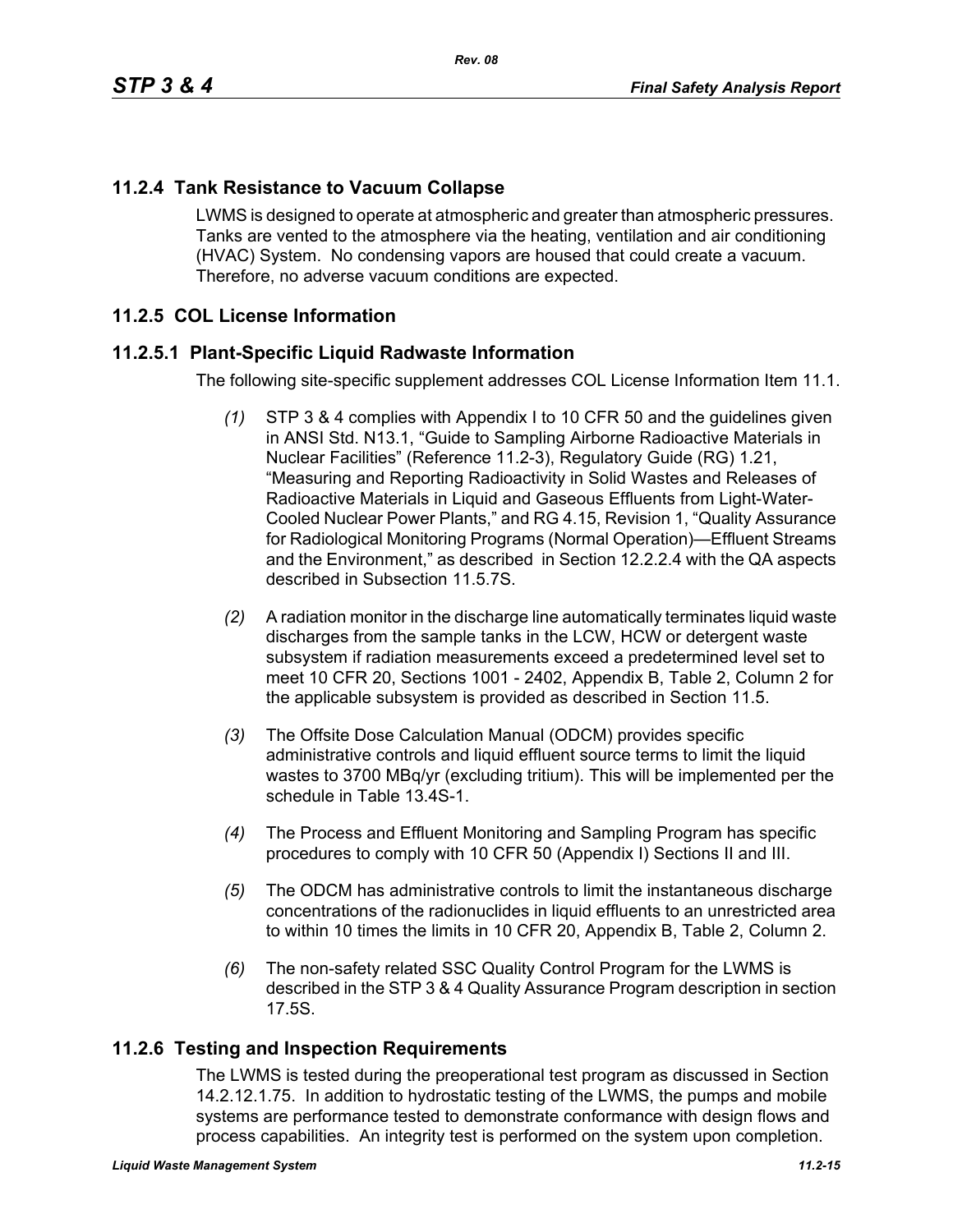Provisions are made for periodic inspection of major components to ensure capability and integrity of the systems. Display devices are provided to indicate parameters (such as tank levels and process radiation levels) required in routine testing and inspection.

#### **11.2.7 Instrumentation Requirements**

The LWMS is operated and monitored from the Radwaste Building Control Room (RWBCR). Major system parameters, i.e., tank levels, process flow rates, filter and ion exchanger differential pressure, ion exchanger effluent conductivity, etc., are indicated and alarmed to provide operational information and performance assessment. A continuous radiation detector, as described in Section 11.5, is provided to monitor the discharge of radioactivity to the environment. Priority system alarms (such as tank levels and process radiation levels) are repeated in the main control room.

Requirements for sampling are set forth in Subsection 9.3.2.

#### **11.2.8 References**

- 11.2-1 EPRI Technical Report 1013503, Program on Technology Innovation: Technical Support for GE Economic Simplified Boiling Water Reactor (ESBWR)-Radwaste System Design, Final Report, November 2006.
- 11.2-2 ANSI 55.6 –July 16, 1993, American National Standard for Liquid Radioactive Waste Processing System for Light Water Reactor Plants.
- 11.2-3 ANSI Std. N13.1, Guide to Sampling Airborne Radioactive Materials in Nuclear Facilities.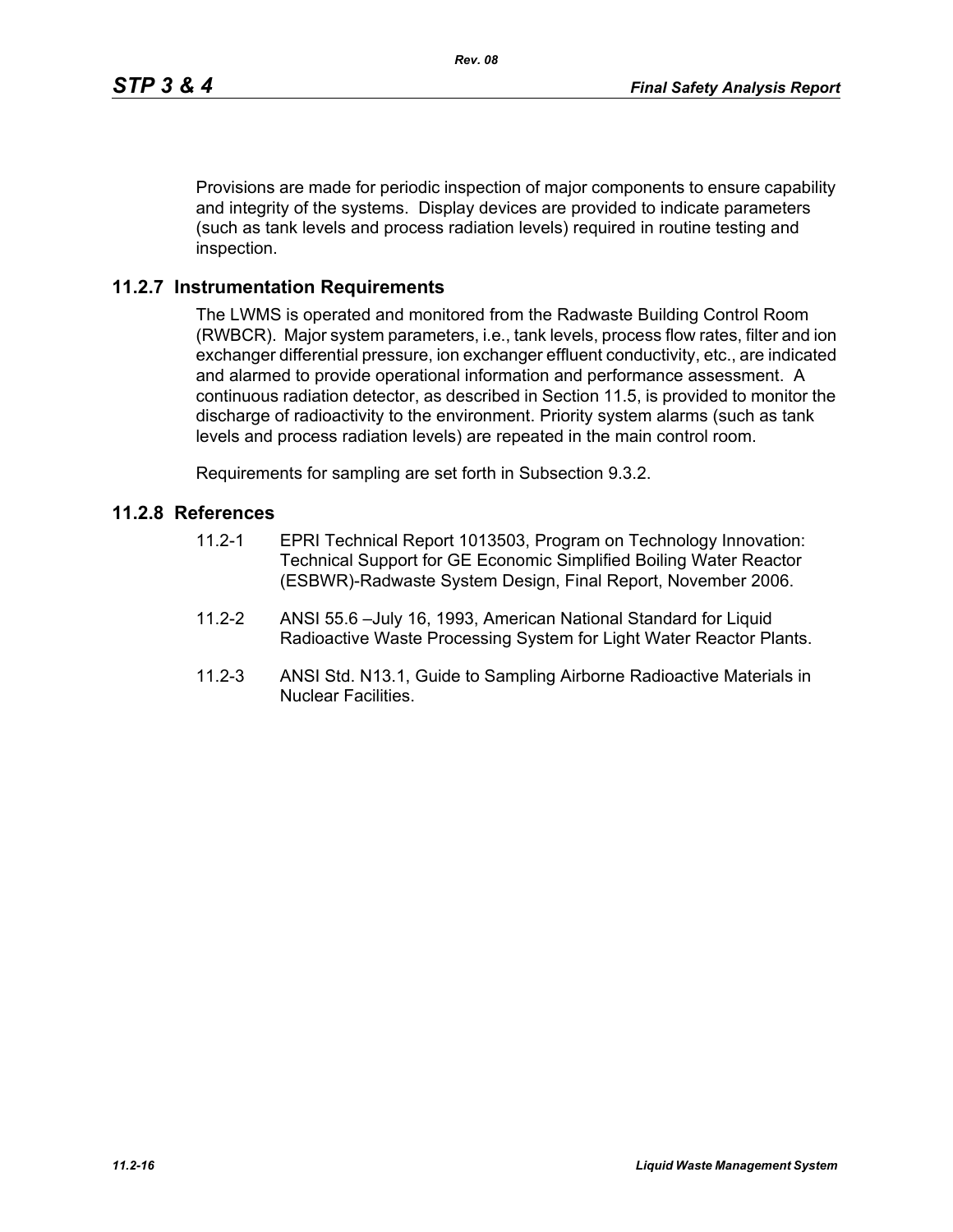|                       | Design and               |                          |                       | <b>Inspection and</b>    |
|-----------------------|--------------------------|--------------------------|-----------------------|--------------------------|
| Component             | <b>Construction</b>      | Materials <sup>1</sup>   | Welding               | <b>Testing</b>           |
| Pressure              | <b>ASME Code Section</b> | <b>ASME Code Section</b> | <b>ASME Code</b>      | <b>ASME Code Section</b> |
| Vessels and           | VIII, Div. 1 or Div. 2   | $\mathbf{I}$             | Section IX            | VIII, Div. 1 or Div.2    |
| <b>Tanks</b>          |                          |                          |                       |                          |
| $($ >15 psig)         |                          |                          |                       |                          |
| Atmospheric           | <b>API 650</b>           | <b>ASME Code</b>         | <b>ASME Code</b>      | API 650                  |
| Tanks                 |                          | Section II               | Section IX            |                          |
| $0-15$ psig           | <b>API 620</b>           | <b>ASME Code Section</b> | <b>ASME Code</b>      | API 620                  |
| Tanks                 |                          | Ш                        | Section IX            |                          |
| Heat                  | TEMA STD, 8th            | <b>ASTM B359-98 or</b>   | <b>ASME Code</b>      | <b>ASME Code</b>         |
| Exchangers            | Edition; ASME            | <b>ASME Code Section</b> | Section IX            | Section VIII, Div. 1     |
|                       | Code BPVC Section        | Ш                        |                       | or Div. 2                |
|                       | VIII, Div. 1 or Div. 2   |                          |                       |                          |
| Piping and            | ANSI/ASME                | <b>ASME Code</b>         | <b>ASME Code</b>      | <b>ANSI/ASME B31.3</b>   |
| Valves                | B31.3 <sup>4,5</sup>     | Section II <sup>6</sup>  | Section IX            |                          |
| Pumps                 | API 610; API 674;        | <b>ASTM A571-84</b>      | <b>ASME Code</b>      | ASME Code <sup>2</sup>   |
|                       | API 675; ASME            | (1997) or                | Section IX            | Section III, Class 3     |
|                       | Section VIII, Div.1 or   | <b>ASME Code Section</b> |                       |                          |
|                       | Div.2                    | Ш                        |                       |                          |
| Flexible              | <b>ANSI/ANS-40.37</b>    | ANSI/ANS-40.37           | <b>ANSI/ANS-40.37</b> | <b>ANSI/ANS-40.37</b>    |
| Hoses and             |                          |                          |                       |                          |
| Hose                  |                          |                          |                       |                          |
| Connections           |                          |                          |                       |                          |
| for MRWP <sup>3</sup> |                          |                          |                       |                          |

# **Table 11.2-1 Equipment Codes for Radwaste Equipment (from Table 1, RG 1.143, Rev. 2)**

- 1. Manufacturer's material certificates of compliance with material specifications may be provided in lieu of certified material test reports as discussed in Regulatory Position 1.1.2 of Regulatory Guide 1.143.
- 2. ASME Code stamp, material traceability, and the quality assurance criteria of ASME BPVC, Section III, Div.1, Article NCA are not required. Hence, these components are not classified as ASME Code Section III, Class 3.
- 3. Flexible hoses are used in conjunction with Mobile Radwaste Processing Systems (MRWP).
- 4. Class RW-IIa and RW-IIb Piping Systems are to be designed as category "M" systems.
- 5. Classes RW-IIa, RW-IIb and RW-IIc are discussed in Regulatory Position 5 of Regulatory Guide 1.143.
- 6. ASME BPVC Section II required for Pressure Retaining Components.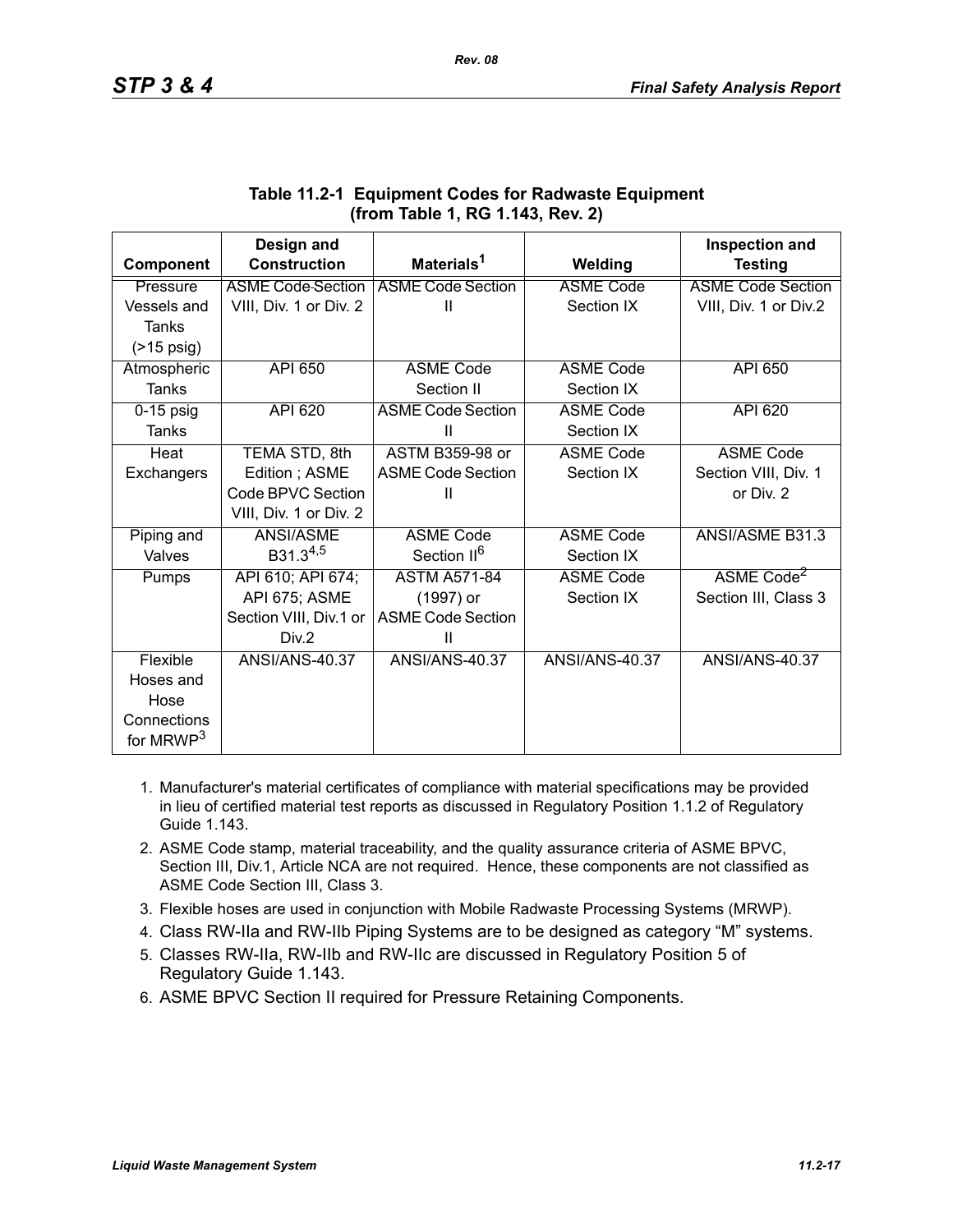| <b>System</b>               | <b>Design</b><br><b>Accident</b><br>Volume<br>Primary<br>Loop<br>Leakage<br>(m <sup>3</sup> )<br>$(1$ day<br>$only)^{(a)(e)}$ | <b>Refueling</b><br>/ Plant<br><b>Startup</b><br>Max<br>Influent<br>(m <sup>3</sup> )<br>$(1$ day<br>only) $^{(a)(e)}$ | Normal<br>Influent<br>per<br>day <sup>(a)</sup><br>(m <sup>3</sup> ) | <b>Process</b><br>Rate <sup>(b)</sup><br>$(m^3/hr)$ | <b>Max</b><br><b>Process</b><br>Capacity<br>(m <sup>3</sup> /yr) <sup>(c)(d)</sup><br>$(1$ day<br>only) | <b>Normal</b><br><b>Process</b><br>Capacity<br>(4hrs/day,<br>5days/wk)<br>$(m^3/yr)^{(c)(d)}$ | <b>Maximum</b><br><b>Fraction</b><br>of<br>Capacity<br><b>Utilized</b> | <b>Normal</b><br><b>Fraction</b><br>of<br>Capacit<br>y<br><b>Utilized</b> | <b>Storage</b><br>Holdup<br><b>Tank</b><br><b>Designation</b> | Capacit<br>$y$ <sub>(m<sup>3</sup>)<sup>(f)</sup></sub> | <b>Tank</b><br>Holdup<br>for Max<br>Influent<br>$(days)^{(g)}$ | <b>Tank</b><br>Holdup<br>for<br><b>Normal</b><br>Influent<br>(days) <sup>(g</sup> | Redundan<br>t Process<br><b>System</b> |            |
|-----------------------------|-------------------------------------------------------------------------------------------------------------------------------|------------------------------------------------------------------------------------------------------------------------|----------------------------------------------------------------------|-----------------------------------------------------|---------------------------------------------------------------------------------------------------------|-----------------------------------------------------------------------------------------------|------------------------------------------------------------------------|---------------------------------------------------------------------------|---------------------------------------------------------------|---------------------------------------------------------|----------------------------------------------------------------|-----------------------------------------------------------------------------------|----------------------------------------|------------|
| <b>LCW</b>                  | 215                                                                                                                           | 615                                                                                                                    | 55                                                                   | 34                                                  | 652.8                                                                                                   | $2.83E+04$                                                                                    | 0.94                                                                   | 0.71                                                                      | <b>LCW</b><br>Collector<br>Tanks (4)                          | 560                                                     | 0.91                                                           | 10.18                                                                             | <b>HCW</b>                             |            |
|                             |                                                                                                                               |                                                                                                                        |                                                                      |                                                     |                                                                                                         |                                                                                               |                                                                        |                                                                           | <b>LCW</b> Sample<br>Tanks (2)                                | 280                                                     | 0.46                                                           | 5.09                                                                              |                                        |            |
| <b>HCW</b>                  | 65                                                                                                                            | 65                                                                                                                     | 15                                                                   | 34                                                  | 652.8                                                                                                   |                                                                                               | $2.83E + 04$                                                           | 0.10                                                                      | 0.19                                                          | <b>HCW</b><br>Collector<br>Tanks (3)                    | 420                                                            | 6.46                                                                              | 28.00                                  | <b>LCW</b> |
|                             |                                                                                                                               |                                                                                                                        |                                                                      |                                                     |                                                                                                         |                                                                                               |                                                                        |                                                                           | <b>HCW</b><br>Sample<br>Tanks (2)                             | 280                                                     | 4.31                                                           | 18.67                                                                             |                                        |            |
| <b>HSD</b>                  | N/A                                                                                                                           | 12                                                                                                                     | $\overline{4}$                                                       | 34                                                  | 652.8                                                                                                   | $2.83E + 04$                                                                                  | 0.02                                                                   | 0.05                                                                      | <b>HSD</b><br>Receiver<br>Tank                                | 30                                                      | 2.50                                                           | 7.50                                                                              | <b>HCW</b>                             |            |
|                             |                                                                                                                               |                                                                                                                        |                                                                      |                                                     |                                                                                                         |                                                                                               |                                                                        |                                                                           | <b>HSD</b> Sample<br>Tank                                     | 30                                                      | 2.50                                                           | 7.50                                                                              |                                        |            |
| <b>CHEM</b><br><b>DRAIN</b> | N/A                                                                                                                           | $\overline{2}$                                                                                                         | $\overline{2}$                                                       | $\overline{4}$                                      | 192.0                                                                                                   | $8.32E + 03$                                                                                  | 0.01                                                                   | 0.09                                                                      | Chem. Drain<br>Collection<br>Tank                             | $\overline{4}$                                          | 2.00                                                           | 2.00                                                                              | HCW, HSD                               |            |

*Rev. 08*

*STP 3 & 4*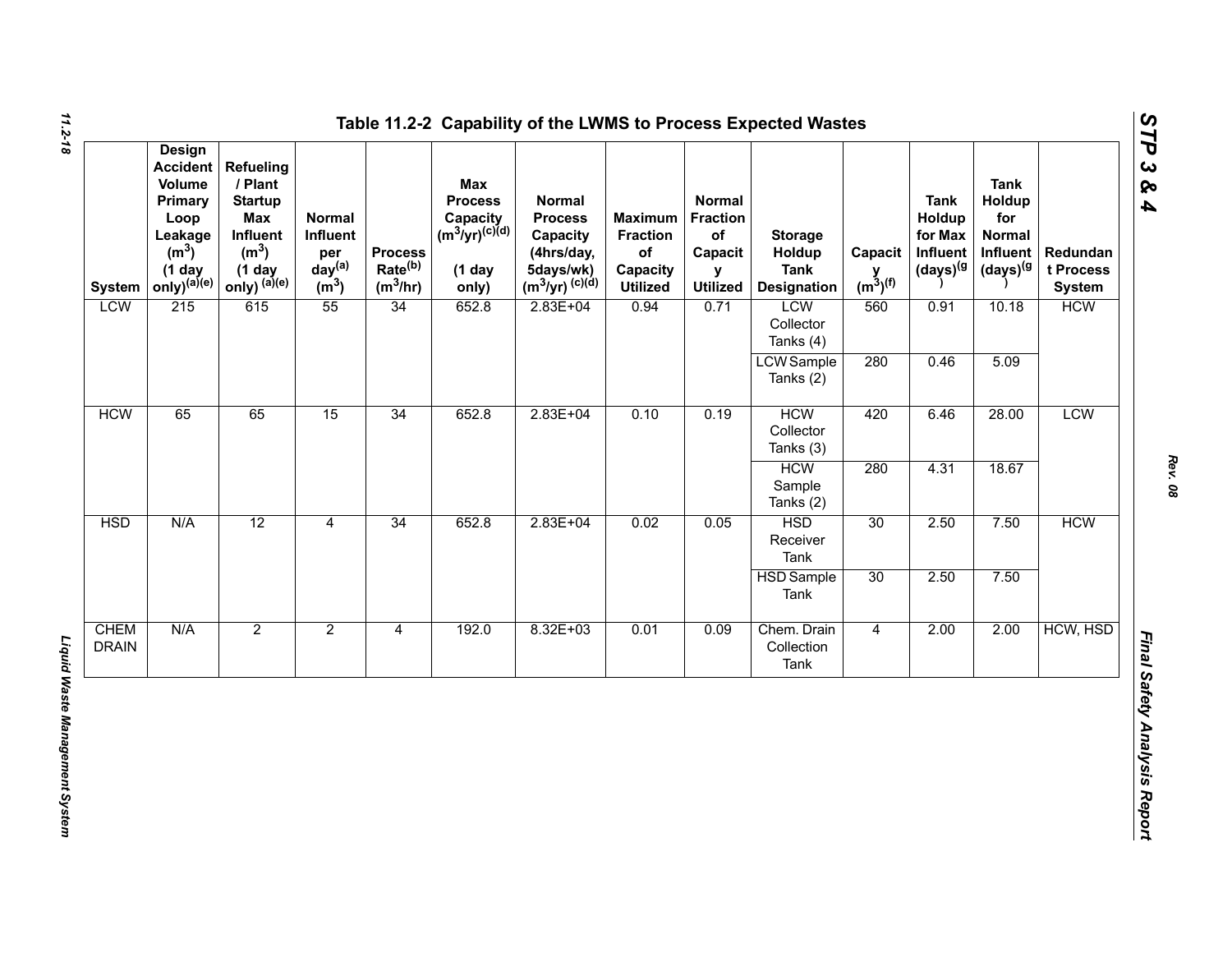- 
- 
- 
- 
- 
- 
- 

Notes:<br>
(a) ABWR DCD Table 11.2-2.<br>
(b) Process Rate - see Process Flow Diagram, Figure 11.2-1 Radwaste system PFD Sheets 1 of 2 and 2 of 2.<br>
(c) HCW and LCW mobile units include filters, reverse osmosis ion exchangers wit

*STP 3 & 4*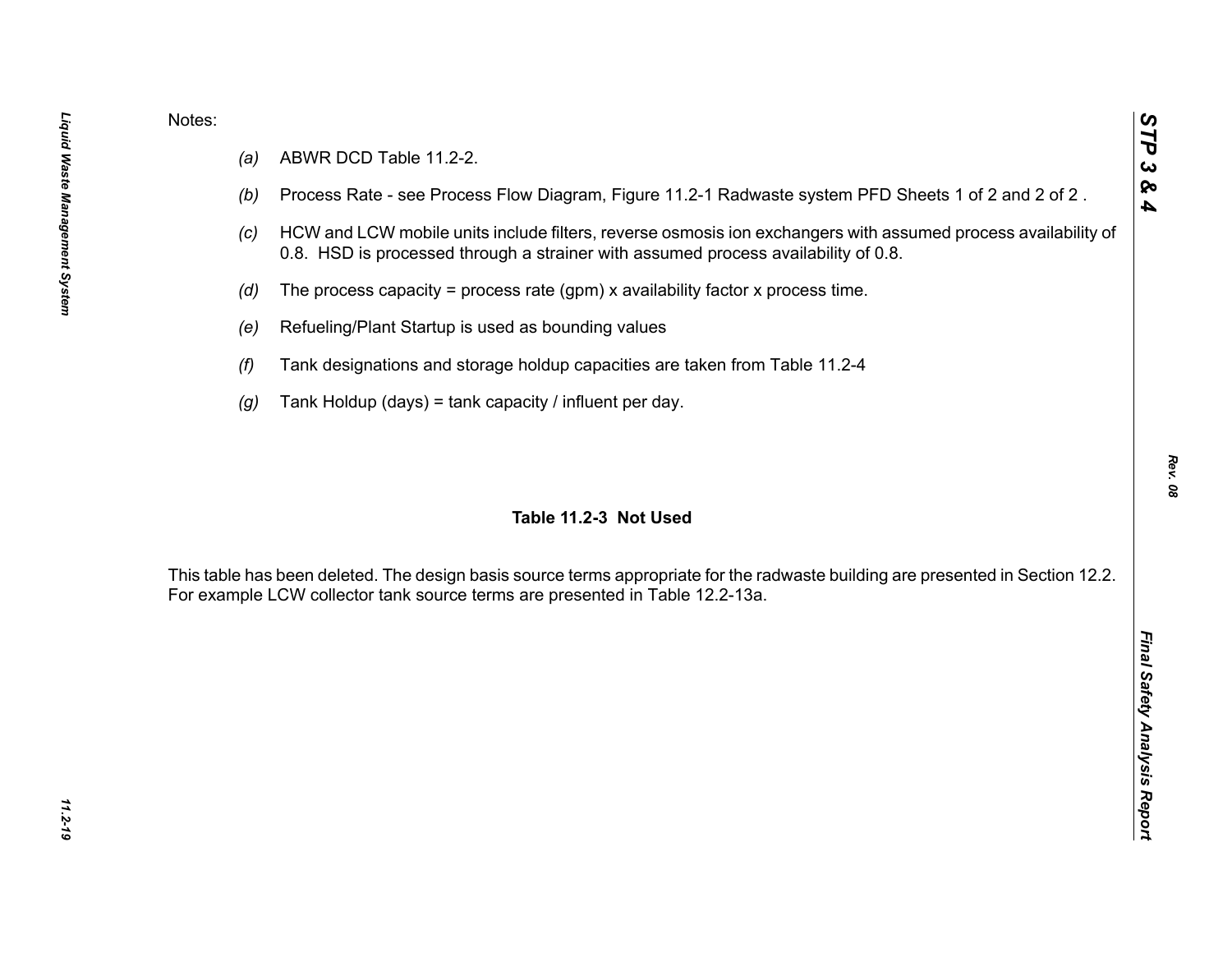| Component                                      | Quantity       | <b>Standards</b>    | <b>Type</b>              | <b>Nominal</b><br>Capacity<br>per tank<br>(m3) | Design<br><b>Pressure</b><br>(kg/cm2) | <b>Design</b><br>Temp (°C) | <b>Normal</b><br>Operating<br><b>Pressure</b><br>(kg/cm2) | <b>Normal</b><br><b>Operating</b><br>Temp (°C) | <b>Material</b>        |
|------------------------------------------------|----------------|---------------------|--------------------------|------------------------------------------------|---------------------------------------|----------------------------|-----------------------------------------------------------|------------------------------------------------|------------------------|
| <b>Tanks</b>                                   |                |                     |                          |                                                |                                       |                            |                                                           |                                                |                        |
| <b>HCW Collector</b><br>Tank                   | $\overline{3}$ | API-650/<br>API-620 | Cylindrical,<br>Vertical | 140                                            | atm                                   | 80                         | atm                                                       | 66                                             | SS                     |
| <b>HCW Sample</b><br>Tank                      | $\overline{2}$ | API-650/<br>API-620 | Cylindrical,<br>Vertical | 140                                            | atm                                   | 80                         | atm                                                       | 66                                             | $\overline{\text{SS}}$ |
| <b>LCW Collector</b><br>Tank                   | $\overline{4}$ | API-650/<br>API-620 | Cylindrical,<br>Vertical | 140                                            | atm                                   | 80                         | atm                                                       | 66                                             | $\overline{\text{SS}}$ |
| <b>LCW Sample</b><br>Tank                      | $\overline{2}$ | API-650/<br>API-620 | Cylindrical,<br>Vertical | 140                                            | atm                                   | 80                         | atm                                                       | 66                                             | $\overline{\text{SS}}$ |
| <b>HSD Receiver</b><br>Tank                    | $\overline{1}$ | API-650/<br>API-620 | Cylindrical,<br>Vertical | 30                                             | atm                                   | 80                         | atm                                                       | 66                                             | SS                     |
| <b>HSD Sample</b><br>Tank                      | $\overline{1}$ | API-650/<br>API-620 | Cylindrical,<br>Vertical | 30                                             | atm                                   | 80                         | atm                                                       | 66                                             | $\overline{\text{SS}}$ |
| <b>Chemical Drain</b><br><b>Collector Tank</b> | $\overline{1}$ | API-650/<br>API-620 | Cylindrical,<br>Vertical | $\overline{4}$                                 | atm                                   | 80                         | atm                                                       | 66                                             | SS                     |
|                                                |                |                     |                          |                                                |                                       |                            |                                                           |                                                |                        |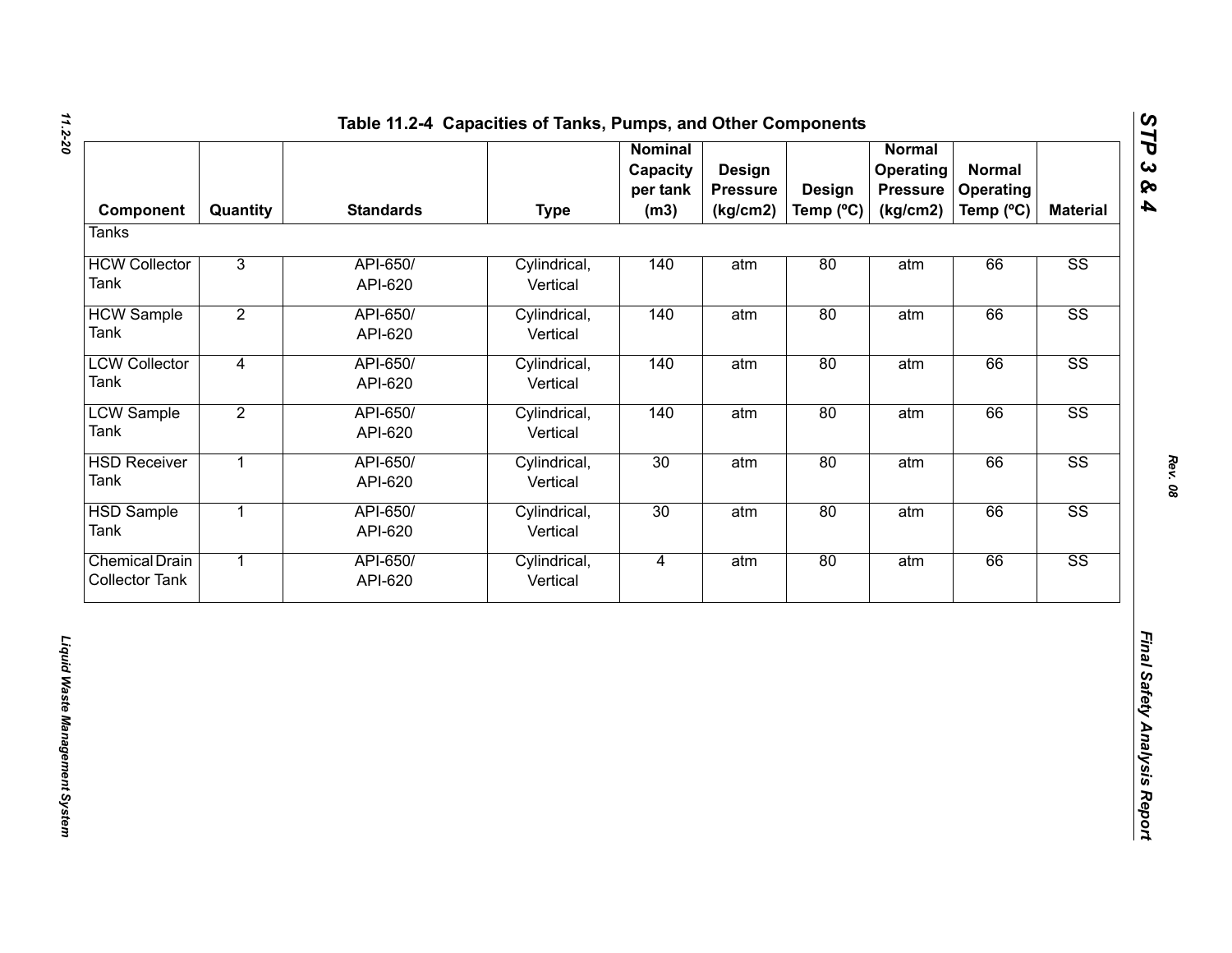| Component                                      | Quantity       | <b>Standards</b>                                                                 | <b>Type</b>                            | <b>Nominal</b><br>Capacity<br>per pump<br>$(m^3/hr)$ | Design<br><b>Pressure</b><br>(kg/cm2) | <b>Design</b><br>Temp $(^{\circ}C)$ | <b>Normal</b><br>Operating<br><b>Pressure</b><br>(kg/cm2) | <b>Normal</b><br><b>Operating</b><br>Temp (°C) | <b>Material</b>        |
|------------------------------------------------|----------------|----------------------------------------------------------------------------------|----------------------------------------|------------------------------------------------------|---------------------------------------|-------------------------------------|-----------------------------------------------------------|------------------------------------------------|------------------------|
| Pumps                                          |                |                                                                                  |                                        |                                                      |                                       |                                     |                                                           |                                                |                        |
| <b>HCW Collector</b><br>Pump                   | 3              | API-610; API-674; API-675;<br><b>ASME Code Section VIII,</b><br>Div. 1 or Div. 2 | Centrifugal/<br><b>Mechanical Seal</b> | 68                                                   | 15                                    | 80                                  | 10                                                        | 66                                             | $\overline{\text{SS}}$ |
| <b>HCW Sample</b><br>Pump                      | $\overline{2}$ | API-610; API-674; API-675;<br>ASME Code Section VIII,<br>Div. 1 or Div. 2        | Centrifugal/<br><b>Mechanical Seal</b> | 150                                                  | 15                                    | 80                                  | 10                                                        | 66                                             | $\overline{\text{SS}}$ |
| <b>LCW Collector</b><br>Pump                   | $\overline{4}$ | API-610; API-674; API-675;<br>ASME Code Section VIII,<br>Div. 1 or Div. 2        | Centrifugal/<br><b>Mechanical Seal</b> | 68                                                   | 15                                    | 80                                  | 10                                                        | 66                                             | $\overline{\text{SS}}$ |
| <b>LCW Sample</b><br>Pump                      | $\overline{2}$ | API-610; API-674; API-675;<br>ASME Code Section VIII,<br>Div. 1 or Div. 2        | Centrifugal/<br><b>Mechanical Seal</b> | 150                                                  | 15                                    | 80                                  | 10                                                        | 66                                             | $\overline{\text{SS}}$ |
| <b>HSD Receiver</b><br>Pump                    | $\overline{2}$ | API-610; API-674; API-675;<br><b>ASME Code Section VIII,</b><br>Div. 1 or Div. 2 | Centrifugal/<br><b>Mechanical Seal</b> | 68                                                   | 15                                    | 80                                  | 10                                                        | 66                                             | $\overline{\text{SS}}$ |
| <b>HSD Sample</b><br>Pump                      | $\overline{2}$ | API-610; API-674; API-675;<br><b>ASME Code Section VIII,</b><br>Div. 1 or Div. 2 | Centrifugal/<br>Mechanical Seal        | 80                                                   | 15                                    | 80                                  | 10                                                        | 66                                             | $\overline{\text{SS}}$ |
| <b>Chemical Drain</b><br><b>Collector Pump</b> | $\overline{2}$ | API-610; API-674; API-675;<br><b>ASME Code Section VIII,</b><br>Div. 1 or Div. 2 | Centrifugal/<br><b>Mechanical Seal</b> | 10                                                   | 15                                    | 80                                  | 10                                                        | 66                                             | $\overline{\text{SS}}$ |

*STP 3 & 4*

11.2-21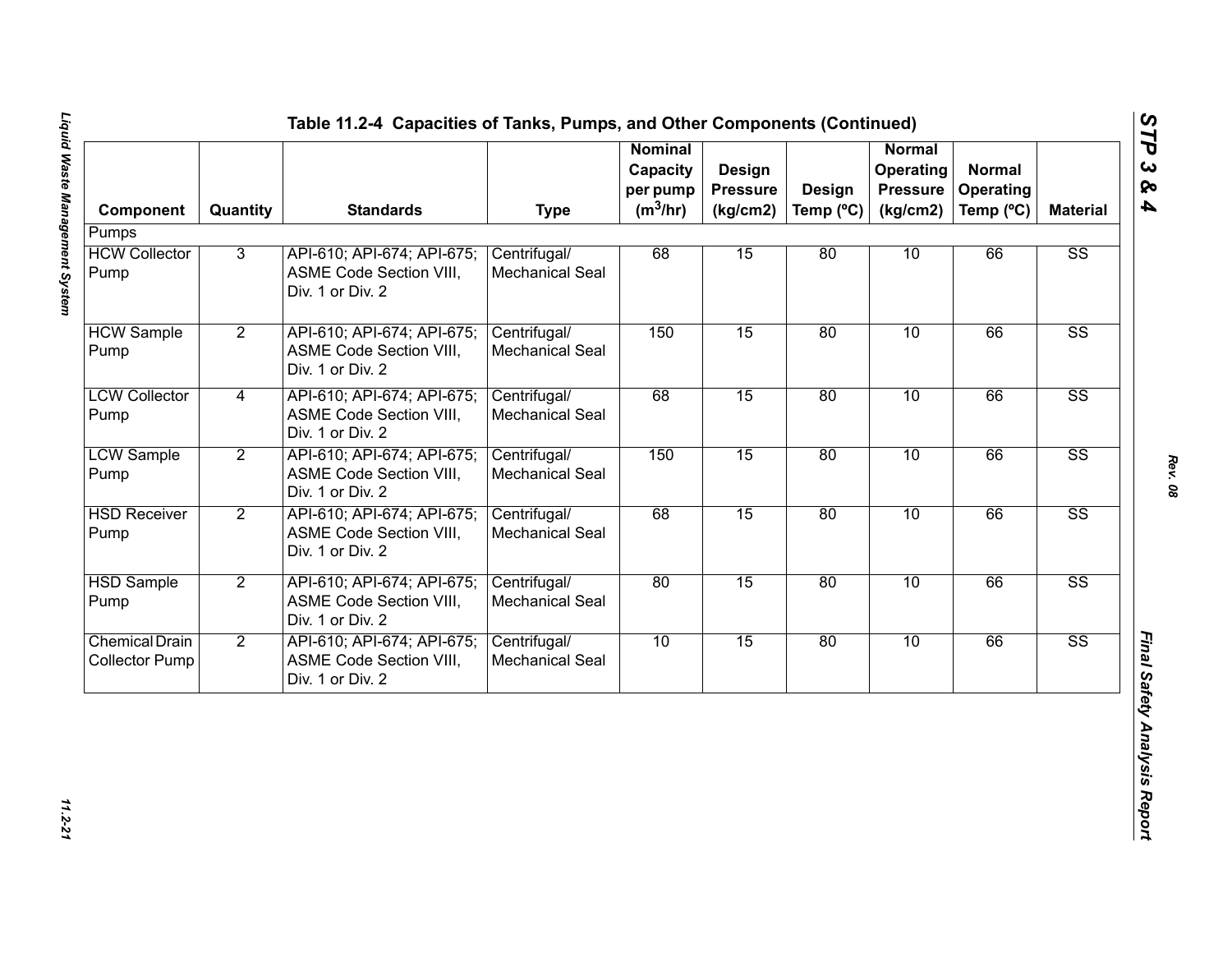| Component                                                                                                                   | Quantity       | <b>Standards</b>                                                                                                                        | <b>Type</b>                    | <b>Nominal</b><br>Capacity<br>per unit<br>$(m^3/hr)$ | Design<br><b>Pressure</b><br>(kg/cm2) | Design<br>Temp (°C) | <b>Normal</b><br><b>Operating</b><br><b>Pressure</b><br>(kg/cm2) | <b>Normal</b><br>Operating<br>Temp (°C) | <b>Material</b>        |
|-----------------------------------------------------------------------------------------------------------------------------|----------------|-----------------------------------------------------------------------------------------------------------------------------------------|--------------------------------|------------------------------------------------------|---------------------------------------|---------------------|------------------------------------------------------------------|-----------------------------------------|------------------------|
| <b>LWMS Mobile System for LCW Processing</b>                                                                                |                |                                                                                                                                         |                                |                                                      |                                       |                     |                                                                  |                                         |                        |
| <b>LCW Filter</b>                                                                                                           |                | API-620, ASME Code<br>BPVC Div. 1 or Div 2 <sup>b</sup>                                                                                 | <b>Charcoal Filter</b>         | 34                                                   | 15                                    | 80                  | 10                                                               | 66                                      | SS <sup>c</sup>        |
| <b>LCW Filter</b>                                                                                                           | 1              | API-620, ASME Code<br>BPVC Div. 1 or Div 2 <sup>b</sup>                                                                                 | <b>Membrane Filter</b>         | 34                                                   | 15                                    | 80                  | 10                                                               | 66                                      | SS <sup>c</sup>        |
| <b>LCW Reverse</b><br><b>Osmosis Unit</b>                                                                                   | 1              | API-620, ASME Code<br>BPVC Div. 1 or Div 2 <sup>b</sup>                                                                                 | 2 Pass Reverse<br>Osmosis Unit | 34                                                   | variable                              | 80                  | variable                                                         | 66                                      | SS <sup>c</sup>        |
| <b>LCW</b><br>Demineralizer                                                                                                 | $\overline{2}$ | API-620, ASME Code<br>BPVC Div. 1 or Div 2 <sup>b</sup>                                                                                 | <b>Mixed Bed Type</b>          | 34                                                   | 15                                    | 80                  | 10                                                               | 66                                      | SS <sup>c</sup>        |
| LWMS Mobile System for HCW Processing                                                                                       |                |                                                                                                                                         |                                |                                                      |                                       |                     |                                                                  |                                         |                        |
| <b>HCW Filter</b>                                                                                                           |                | API-620, ASME Code<br>BPVC Div. 1 or Div 2 <sup>b</sup>                                                                                 | <b>Charcoal Filter</b>         | 34                                                   | 15                                    | 80                  | 10                                                               | 66                                      | SS <sup>c</sup>        |
| <b>HCW Filter</b>                                                                                                           |                | API-620, ASME Code<br>BPVC Div. 1 or Div 2 <sup>b</sup>                                                                                 | <b>Membrane Filter</b>         | 34                                                   | 15                                    | 80                  | 10                                                               | 66                                      | $SS^a$                 |
| <b>HCW Reverse</b><br><b>Osmosis Unit</b>                                                                                   | $\mathbf{1}$   | API-620, ASME Code<br>BPVC Div. 1 or Div 2 <sup>b</sup>                                                                                 | 2 Pass Reverse<br>Osmosis Unit | 34                                                   | variable                              | 80                  | variable                                                         | 66                                      | SS <sup>c</sup>        |
| <b>HCW</b><br>Demineralizer                                                                                                 | $\overline{2}$ | API-620, ASME Code<br>BPVC Div. 1 or Div 2 <sup>b</sup>                                                                                 | <b>Mixed Bed Type</b>          | 34                                                   | 15                                    | 80                  | 10                                                               | 66                                      | SS <sup>c</sup>        |
| <b>Strainers</b>                                                                                                            |                |                                                                                                                                         |                                |                                                      |                                       |                     |                                                                  |                                         |                        |
| <b>HSD Strainer</b>                                                                                                         | $\overline{2}$ | ANSI/ASME B31.1 (same<br>as piping)                                                                                                     | <b>Inline Strainers</b>        | 34                                                   | 15                                    | 80                  | 10                                                               | 66                                      | $\overline{\text{SS}}$ |
| Notes:<br>Nominal capacity refers to the batch capacity<br>(a)<br>For vessel design<br>(b)<br>Vessel material<br>(c)<br>(d) |                | When processing through the LWMS Mobile Units and HSD strainers, the remainder of the flow is recycled to the subsystem collector tank. |                                |                                                      |                                       |                     |                                                                  |                                         |                        |

# Liquid Waste Management System

*Liquid Waste Management System*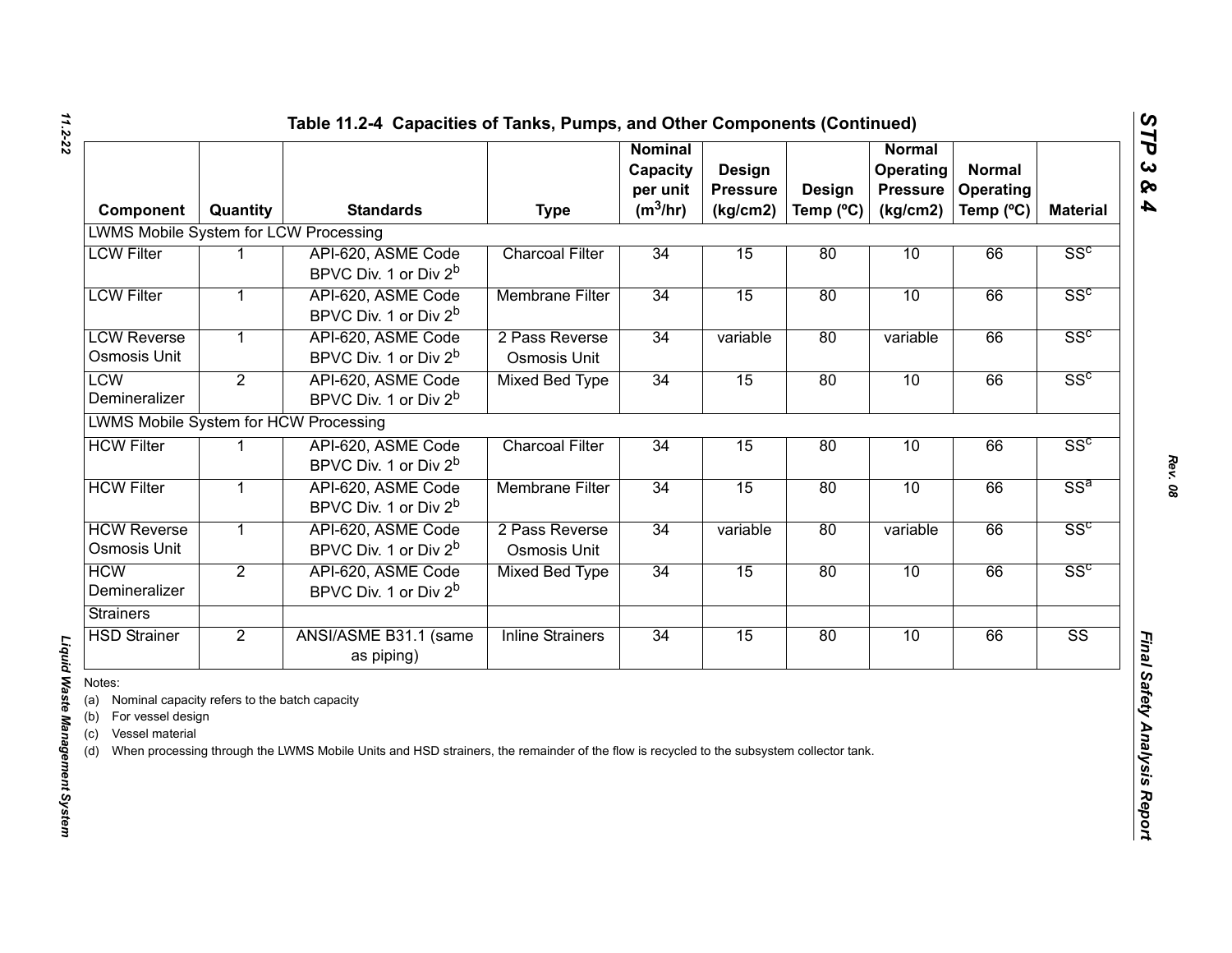| Subsystems*                                                               | <b>Filter</b> | <b>Reverse Osmosis</b> | Ion-Exchanger | <b>Total DF</b> |
|---------------------------------------------------------------------------|---------------|------------------------|---------------|-----------------|
| Equipment (low conductivity)                                              |               |                        |               |                 |
| Drain Subsystem:                                                          |               |                        |               |                 |
| Halogens                                                                  | 1             | $10*$                  | $100(10)$ **  | 10,000          |
| Cs, Rb                                                                    | 1             | $10*$                  | $10(10)$ **   | 1,000           |
| Other nuclides                                                            | 1             | $10*$                  | $100(10)$ **  | 10,000          |
| Floor (high conductivity)                                                 |               |                        |               |                 |
| Drain Subsystem:                                                          |               |                        |               |                 |
| Halogens                                                                  | 1             | $10*$                  | $100(10)$ **  | 10,000          |
| Cs, Rb                                                                    | 1             | $10*$                  | $2(10)**$     | 200             |
| Other nuclides                                                            | 1             | $10*$                  | 100 (10)**    | 10,000          |
| A DF of 1 is used for tritium.                                            |               |                        |               |                 |
| Chemical Drain Subsystem:                                                 |               |                        |               |                 |
| Chemical drain is processed in high conductivity drain subsystem.         |               |                        |               |                 |
| Detergent Drain Subsystem:                                                |               |                        |               |                 |
| A DF of 1 is used for the detergent drain strainer for all radionuclides. |               |                        |               |                 |

|  | Table 11.2-5 Decontamination Factors* |  |
|--|---------------------------------------|--|
|--|---------------------------------------|--|

\* Radwaste processing equipment is designed to meet or exceed these decontamination factors.

\*\* From ANSI 55.6 –1993, July 16, 1993, American National Standard for Liquid Radioactive Waste Processing System for Light Water Reactor Plants, (Reference 11.2-4), Table 8, Decontamination Factors. For two ion exchangers in series, the DF for the second unit is given in parentheses.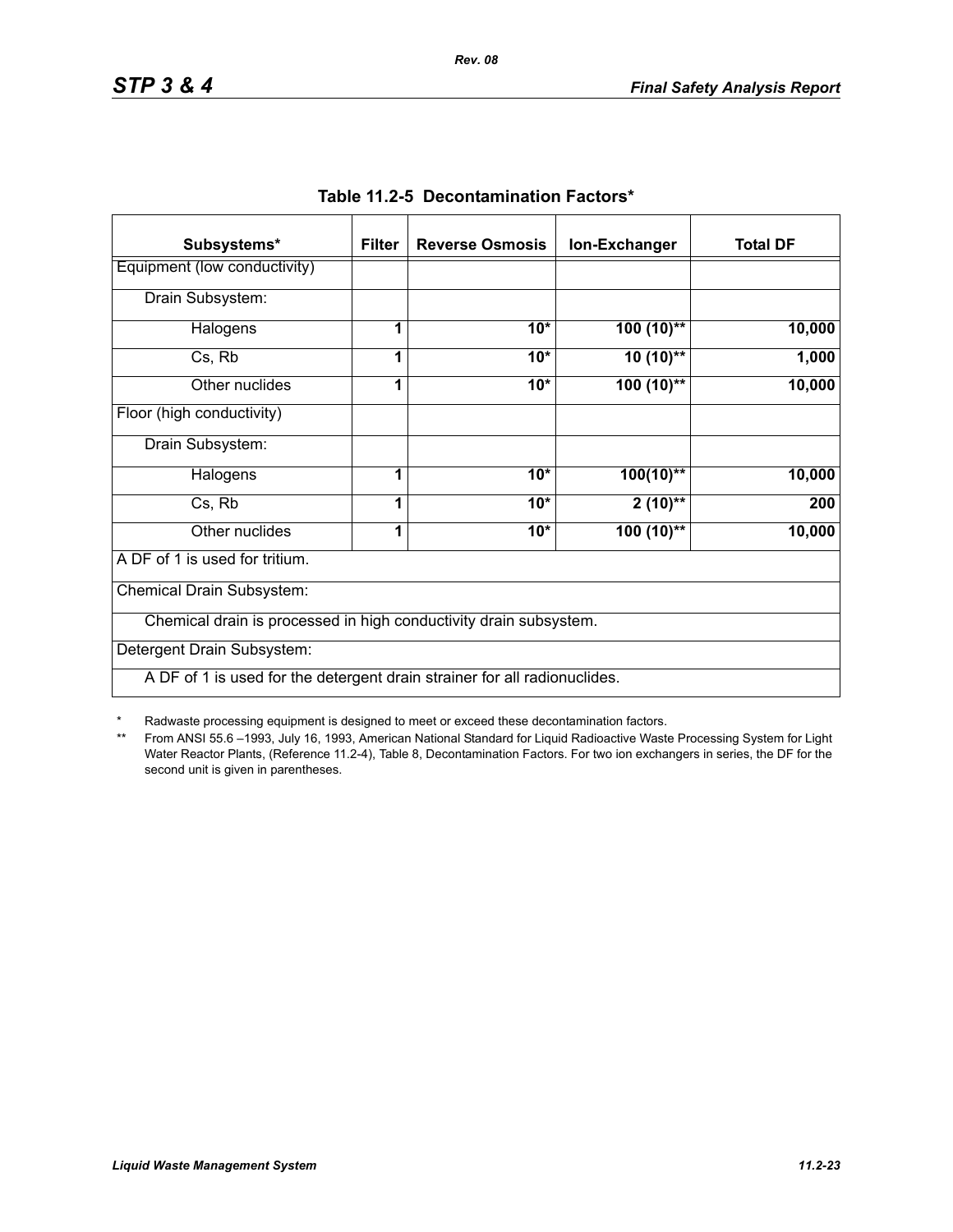| <b>Waste Generation Source</b>          | <b>Batch Volume</b> | <b>Normal</b>    | <b>Maximum</b>           | <b>Normal</b><br><b>Volume</b> | <b>Design Accident</b><br><b>Volume Primary</b> |                      | Volume in m <sup>3</sup> on Maximum Day<br>Refueling |
|-----------------------------------------|---------------------|------------------|--------------------------|--------------------------------|-------------------------------------------------|----------------------|------------------------------------------------------|
|                                         | (m <sup>3</sup> )   | <b>Frequency</b> | <b>Frequency</b>         | $(m^3/d)$                      | Loop Leakage $(m^3)$                            | <b>Plant Startup</b> | <b>Water Cleanup</b>                                 |
| <b>Low Conductivity Wastes</b>          |                     |                  |                          |                                |                                                 |                      |                                                      |
| <b>DW Equipment Drain</b>               | $\blacksquare$      | $\blacksquare$   | $\blacksquare$           | 10                             | 110                                             | 10                   | 10                                                   |
| <b>R/B Equipment Drain</b>              | $\overline{a}$      | $\blacksquare$   | $\overline{a}$           | 15                             | 15                                              | 15                   | $\overline{15}$                                      |
| <b>T/B Equipment Drain</b>              | $\blacksquare$      | $\blacksquare$   | $\blacksquare$           | 15                             | 15                                              | 15                   | 15                                                   |
| <b>RW/B Equipment Drain</b>             | L.                  |                  |                          | $\overline{5}$                 | $\overline{5}$                                  | $\overline{5}$       | 5                                                    |
| <b>Upper Pool Drain</b>                 | $\overline{a}$      |                  | $\blacksquare$           | $\blacksquare$                 | $\blacksquare$                                  |                      | 500                                                  |
| <b>CUW Backwash Receiving</b><br>Tank   | 35                  | 1/20             | 1                        | $\blacksquare$                 | 35                                              | 35                   | 35                                                   |
| CF Backwash Receiving Tank              | 35                  | 3/34             | 3                        | $\sim$                         | 35                                              | $\overline{35}$      | 35                                                   |
| Others                                  | $\blacksquare$      |                  |                          | 10                             |                                                 | 20                   |                                                      |
| <b>Total</b>                            | $\overline{a}$      | $\blacksquare$   | $\sim$                   | 55                             | 215                                             | 135                  | 615                                                  |
| <b>High-Conductivity Wastes</b>         |                     |                  |                          |                                |                                                 |                      |                                                      |
| <b>Floor Drain</b>                      |                     |                  |                          |                                |                                                 |                      |                                                      |
| R/B Floor Drain                         |                     |                  |                          | $\overline{5}$                 | 55                                              | $\overline{5}$       | 5                                                    |
| <b>T/B Floor Drain</b>                  | $\blacksquare$      | $\sim$           | $\blacksquare$           | $\overline{5}$                 | $\overline{5}$                                  | $\overline{5}$       | 5                                                    |
| <b>RW/B Floor Drain</b>                 |                     | $\sim$           | $\overline{\phantom{0}}$ | $\overline{3}$                 | $\overline{3}$                                  | 3                    | 3                                                    |
| <b>Equipment Displacement</b>           | $\blacksquare$      | $\blacksquare$   | $\sim$                   | $\blacksquare$                 | $\sim$                                          | $\overline{a}$       | 50                                                   |
| Subtotal                                |                     | $\blacksquare$   | $\blacksquare$           | $\overline{13}$                | 63                                              | $\overline{13}$      | 63                                                   |
| <b>Chemical Drain Wastes</b>            |                     |                  |                          |                                |                                                 |                      |                                                      |
| <b>Hot Laboratory Chemical</b><br>Drain | $\blacksquare$      | $\sim$           | $\overline{\phantom{0}}$ | $\overline{2}$                 | $\overline{2}$                                  | $\overline{2}$       | $\overline{2}$                                       |
| <b>Total</b>                            | $\overline{a}$      | $\mathbf{r}$     | $\sim$                   | 15                             | 65                                              | 15                   | 65                                                   |
| <b>Detergent Wastes</b>                 |                     |                  |                          |                                |                                                 |                      |                                                      |
| <b>Hot Shower Drain</b>                 | $\blacksquare$      | $\blacksquare$   | $\blacksquare$           | 3                              | $\blacksquare$                                  | 8                    |                                                      |
| <b>Laundry Drain</b>                    | $\blacksquare$      | $\blacksquare$   | $\blacksquare$           | $\mathbf{1}$                   | $\blacksquare$                                  | 4                    |                                                      |
| <b>Total</b>                            | $\blacksquare$      | $\sim$           | $\overline{\phantom{a}}$ | $\overline{4}$                 | $\blacksquare$                                  | $\overline{12}$      |                                                      |

*STP 3 & 4*